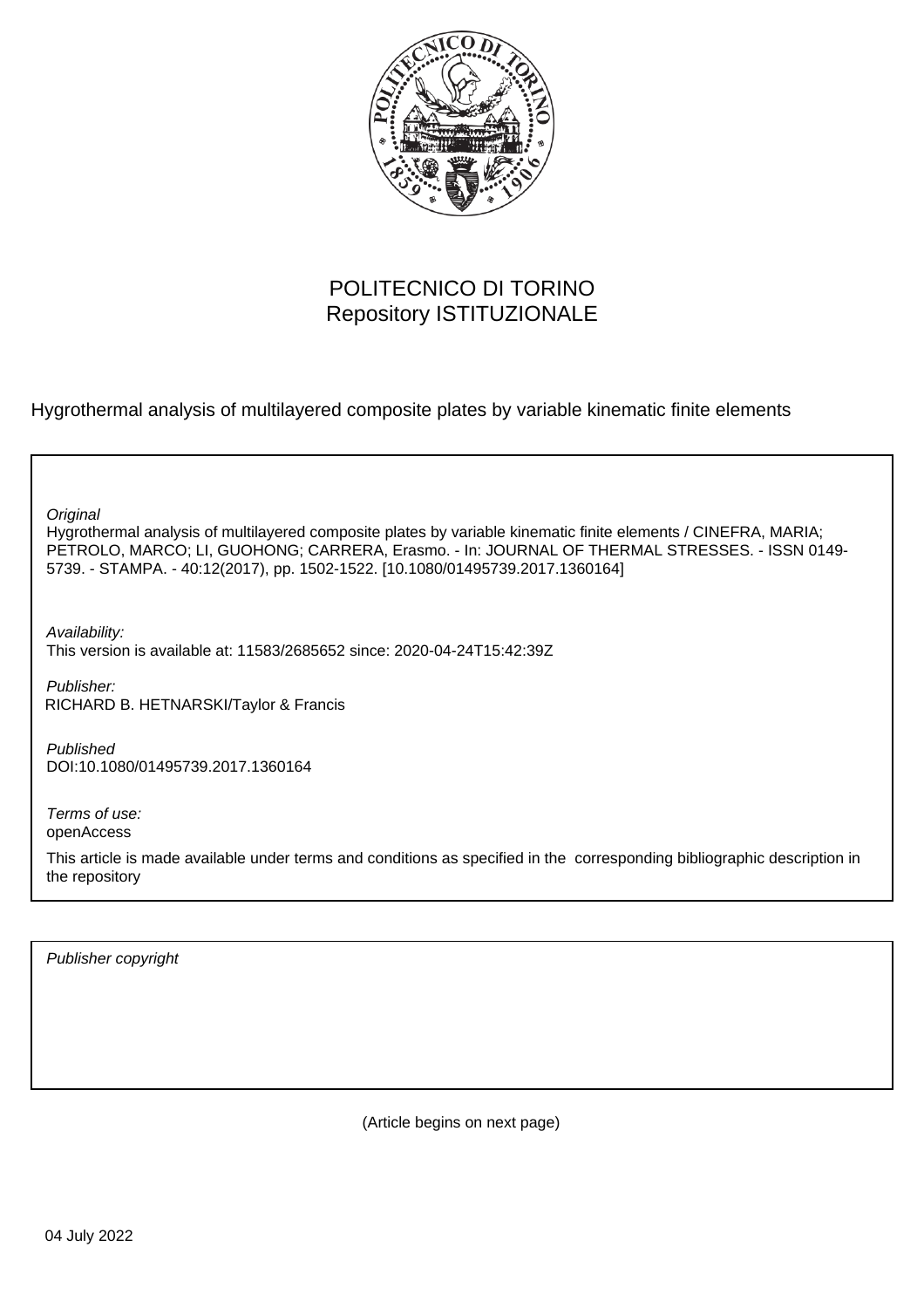# Hygro-thermal analysis of multilayered composite plates by variable kinematic finite elements

M. Cinefra, M. Petrolo, G. Li and E. Carrera

MUL<sup>2</sup> Group, Department of Mechanical and Aerospace Engineering, Politecnico di Torino, Corso Duca degli Abruzzi 24, 10129 Torino, Italy.

Submitted to Journal of Thermal Stresses

Keywords: finite elements, Carrera Unified Formulation, hygrothermal, trigonometric, exponential, plate.

Author and address for Correspondence Dr. Maria Cinefra Associate Professor, MUL<sup>2</sup> Group, Department of Mechanical and Aerospace Engineering Politecnico di Torino, Corso Duca degli Abruzzi, 24, 10129 Torino, ITALY, tel +39 011 090 6845, fax +39 011 090 6899 e.mail: maria.cinefra@polito.it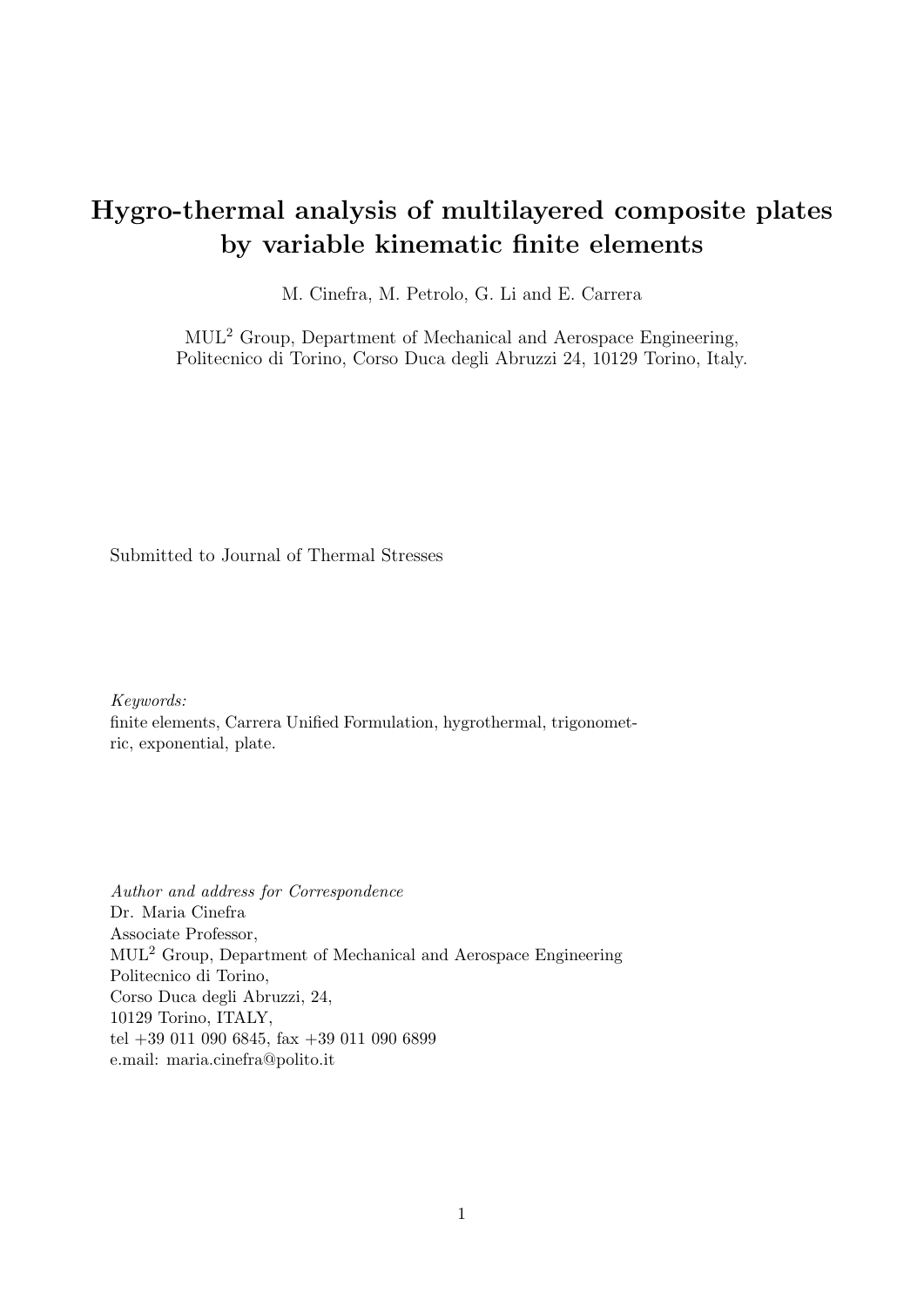#### Abstract

Advanced plate models with variable kinematics for steady state hygrothermal analysis of composite laminates are proposed. The refined models discussed include both Layer-Wise (LW) and Equivalent Single Layer (ESL) models, and the Carrera Unified Formulation (CUF) is used. The Mixed Interpolation of Tensorial Component (MITC) method is applied to a nine-node element to contrast the shear locking phenomena. The governing equations are derived from the Principle of Virtual Displacement (PVD) taking into account elastic mechanical, thermal and hygroscopic effects. Through-the-thickness variations of temperature and moisture concentration are calculated by solving the Fourier equation and the Fick law, respectively. Cross-ply plates with symmetrical lamination and simply supported edges subjected to bisinusoidal thermal/hygroscopic loads are analyzed considering various thickness ratios. Results obtained with assumed linear and calculated temperature/hygroscopic profiles are compared. Variable kinematics with a variety of thickness functions are compared regarding both accuracy and computational costs. The results show that all the kinematics proposed can approximate the transverse shear stress distribution through the thickness with satisfactory accuracy when sufficient expansion terms are adopted. In some cases, miscellaneous expansions can lead to significant reductions in computational costs. The results here presented can be used as benchmark solutions for future works.

## Introduction

Laminated structures like composite plates have been widely used in aerospace engineering. Such structures often undergo environmental conditions, e.g. high temperature, and humidity. Hygrothermal effects can lead to the reduction in both constitutive properties and strength of fiber reinforced polymer composites [1, 2]. The possible high hygrothermal residual stress state is also a serious issue in the design of laminated composite structures. Efficient mechanical models with the ability to capture the hygrothermal elastic behaviors of multilayered structures are of great significance. Closed form analytical solutions are only available in several cases, making numerical methods such as FEM the first choice for engineering applications.

Studies on thermal elastic behaviors of composite laminates have been reported by many authors. With the linear temperature profile assumption, Kant [3] and Khdeir [4] considered this problem with firstorder theories. The significance of mixed models for accurate estimations of transverse shear/normal stresses under thermal load has been remarked in [5] and [6].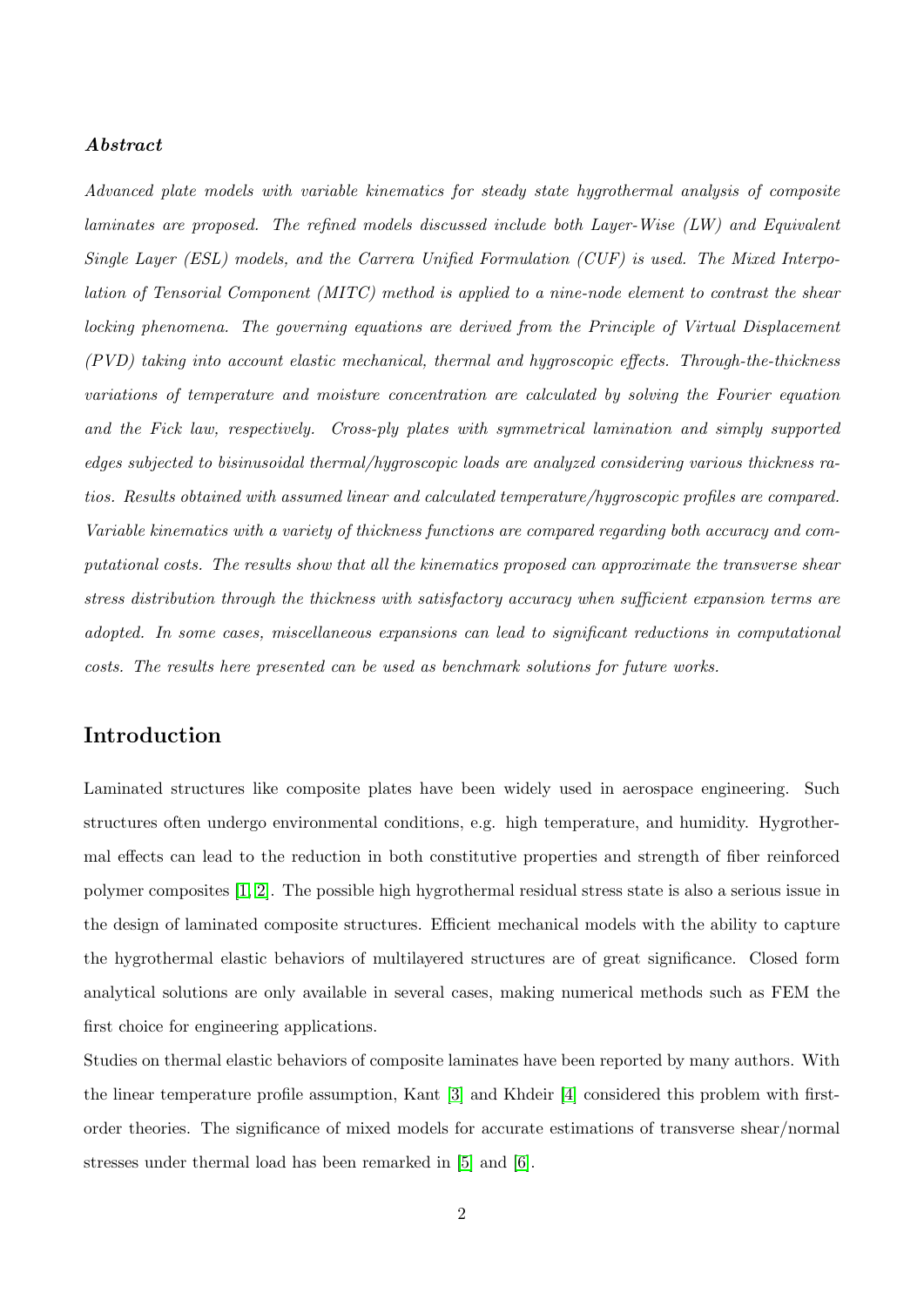The thermal conduction in solid media can be described by the Fourier equation, which can be solved by adopting the methodology proposed by Tungikar [7]. Concerning thermal elastic analysis of composite laminates, Carrera [8] exploited the partially coupled thermal elastic governing equations and discussed the influence of through-the-thickness variation of temperature by comparing the thermal mechanical response of laminated anisotropic plates; in particular, assumed profiles and calculated profiles obtained by solving the Fourier conduction equation were used. For thin laminated structures, calculated steady state through-the-thickness temperature profiles can be very close to an assumed linear one, while this is not the case for thick laminates [8]. Fully coupled thermo mechanical analyses on laminated plates can be found in [9].

Following Fourier's work [10], Fick pointed out that the diffusion of moisture in solid media follows the same rule as heat does [11]. Moreover, researchers pointed out that thermal conduction coefficients and humidity diffusivity depend on the temperature [2]. Generally speaking, there is an interaction between thermal environment and moisture diffusion[2], but the temperature approaches equilibrium much faster than moisture concentration [12, 13]. By considering the analogy between thermal conduction and moisture diffusion, Szekeres et al. [14, 15] suggested that the methodology used to solve the Fourier equation [7] can be extended to hygroscopic problems, which has been the basis of many later works.

Benkeddad [16, 17] studied the moisture diffusion process in composite plates by taking only the thickness dimension into consideration, leading to a 1D diffusion problem, and the moisture concentration at a given moment was determined by finite difference method. A similar methodology was adopted for the analysis of transient hygroscopic stresses in unidirectional laminated composite plates with cyclic and asymmetrical environmental conditions by Tounsi et al. [18–21]. Abbas [22] and Boukhoulda [23] introduced the Laplace transform to obtain analytical solutions for transient moisture concentration problems. Patel [24] and Lo et al. [25] considered the variation of material properties due to temperature and moisture variation for the static response analysis of multilayered plates.

Carrera Unified Formulation (CUF) provides a methodology to develop refined models for the analysis of laminated composite structures, enabling FEM models to have variable kinematics of arbitrary order. Many advanced FEM models have been proposed and applied but not restricted to multifield problems. Carrera [26, 27] proposed advanced finite elements for composite laminates based on CUF using both Equivalent Single Layer (ESL) and Layer-Wise (LW) approaches. Trigonometric trial functions were used in combination with Ritz method in [28].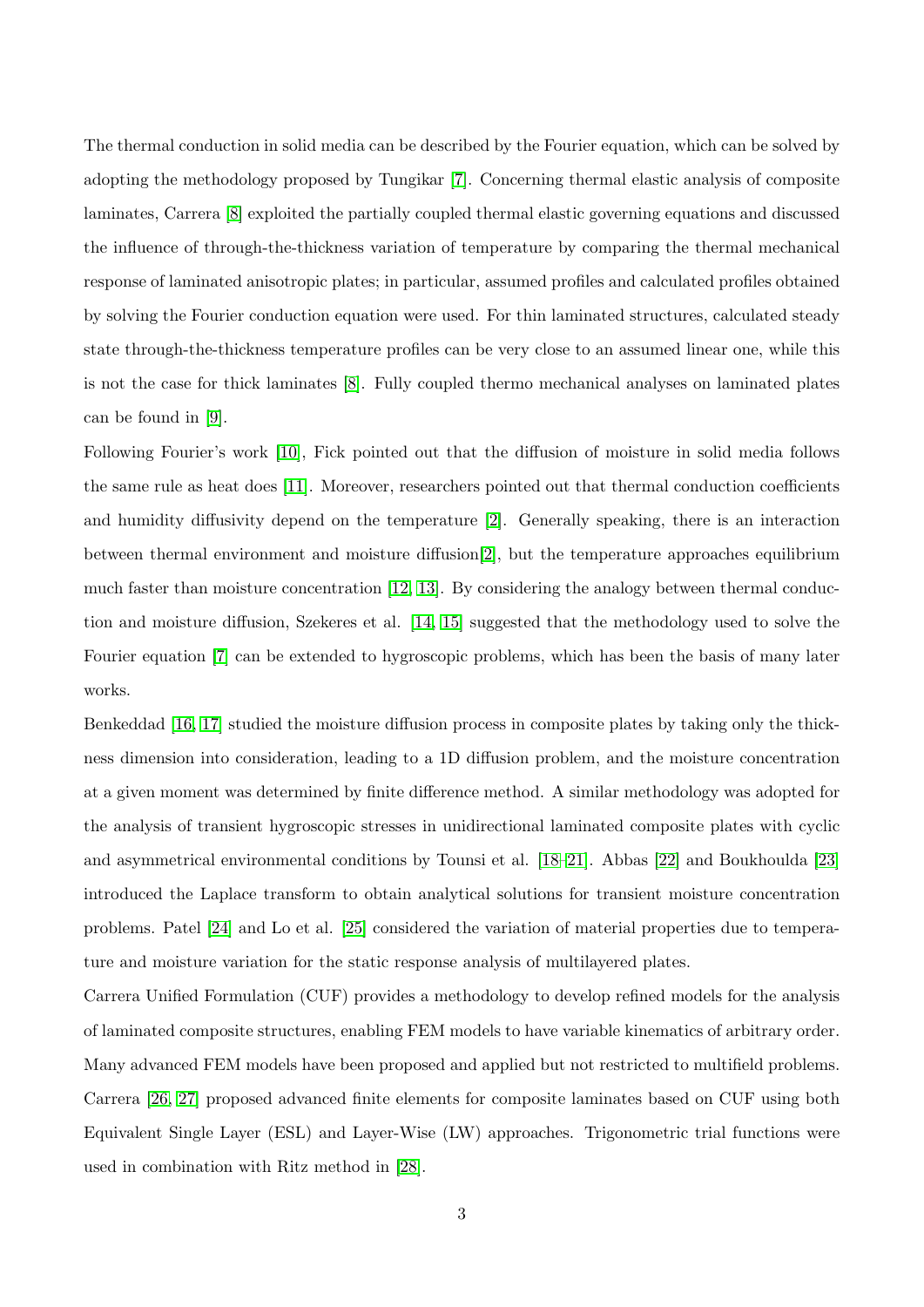In authors' previous works [29], CUF was applied to thermoelastic problems of laminated structures, and their static bending responses under both assumed linear and calculated temperature profiles, obtained by solving the Fourier equation, were reported. The Mixed Interpolation of Tensorial Components (MITC) [30–33] method was implemented to alleviate lockings. Such an MITC9 element with a variety of thickness functions have been used to investigate the static response of cross-ply laminated plates and shells [34].

In this paper, considering the analogy between moisture diffusion and thermal conduction, the approach that has been successfully used in solving heat conduction problems [29] is extended to steady state hygroelastic problems. This study mainly focuses on the performance of variable and miscellaneous kinematics of plate elements in the analysis of hygrothermal problems. For simplicity, it is assumed that the thermal conductivity and mass diffusivity do not change with temperature. Both the thermal and hygroscopic problems are restricted to steady state conditions.

## Geometrical and constitutive relations

The reference system and the geometry of the multilayered plate are given in Fig. 1.

Considering a multilayered structure, where the index  $k$  indicates the layer, the geometrical relations can be written as:

$$
\epsilon_p^k = \left\{ \epsilon_{xx}^k, \epsilon_{yy}^k, \epsilon_{xy}^k \right\}^T = D_p \mathbf{u}^k
$$
\n
$$
\epsilon_n^k = \left\{ \epsilon_{xz}^k, \epsilon_{yz}^k, \epsilon_{zz}^k \right\}^T = (D_{n\Omega} + D_{nz}) \mathbf{u}^k
$$
\n(1)

The explicit form of the introduced arrays, that contain differential operators, is:

$$
\boldsymbol{D}_{p} = \begin{bmatrix} \partial_{x} & 0 & 0 \\ 0 & \partial_{y} & 0 \\ \partial_{y} & \partial_{x} & 0 \end{bmatrix}, \quad \boldsymbol{D}_{n\Omega} = \begin{bmatrix} 0 & 0 & \partial_{x} \\ 0 & 0 & \partial_{y} \\ 0 & 0 & 0 \end{bmatrix}, \quad \boldsymbol{D}_{nz} = \begin{bmatrix} \partial_{z} & 0 & 0 \\ 0 & \partial_{z} & 0 \\ 0 & 0 & \partial_{z} \end{bmatrix} . \tag{2}
$$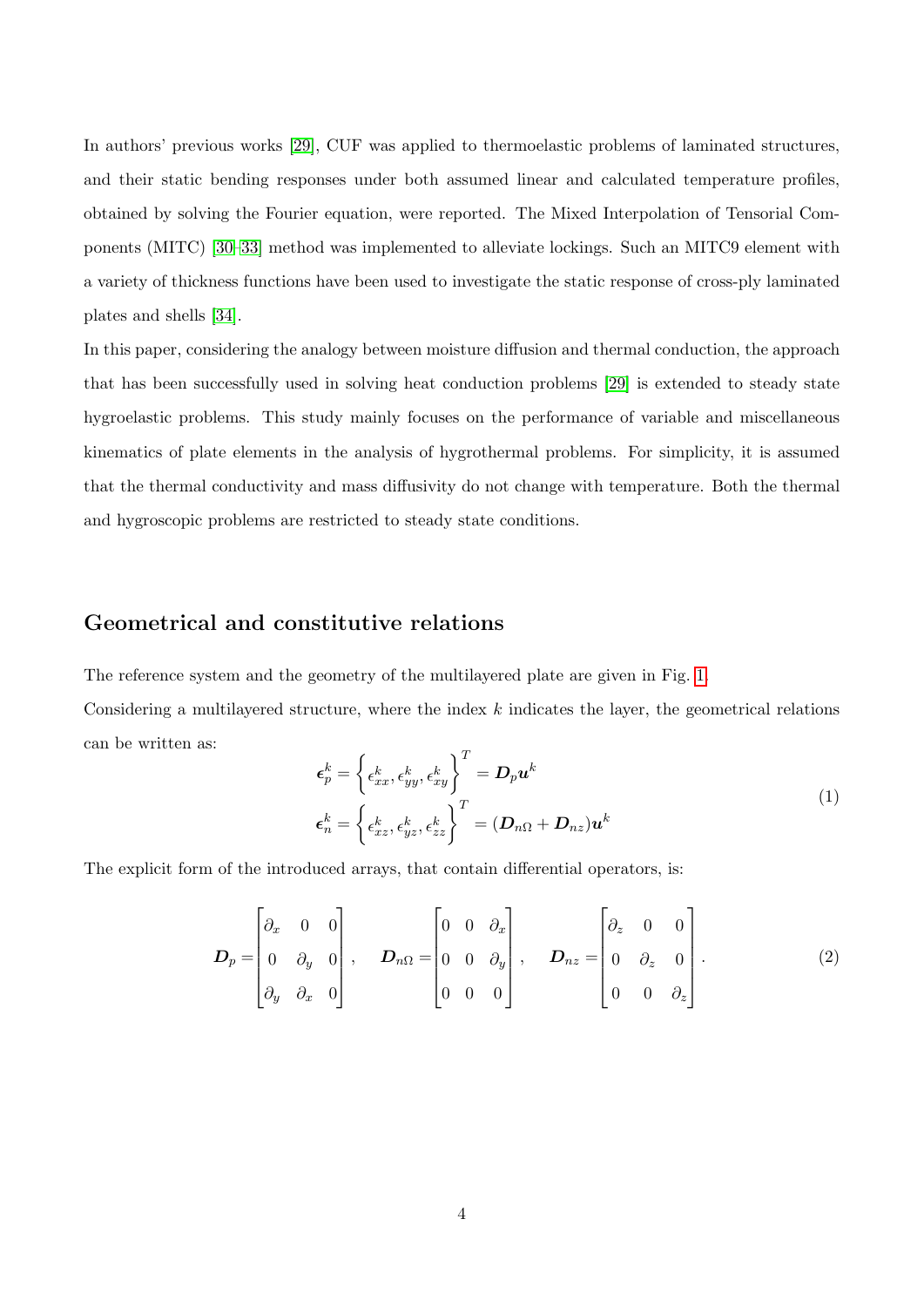Considering the expansion caused by the increase of temperature and moisture absorption, the strain vector can be expressed as follows:

$$
\epsilon_p^k = \epsilon_{pu}^k - \epsilon_{p\theta}^k - \epsilon_{p\eta}^k \qquad = \epsilon_{pu}^k - \alpha_p^k \theta^k - \beta_p^k \eta^k
$$
\n
$$
\epsilon_n^k = \epsilon_{nu}^k - \epsilon_{n\theta}^k - \epsilon_{n\eta}^k \qquad = \epsilon_{nu}^k - \alpha_n^k \theta^k - \beta_n^k \eta^k
$$
\n
$$
(3)
$$

where  $\alpha_{ij}$  are the thermal expansion coefficients, and  $\beta_{ij}^k$  the moisture expansion coefficients, which in an explicit form are:

$$
\boldsymbol{\alpha}_p^k = \begin{cases} \alpha_1^k & \alpha_2^k & 0 \end{cases}^T, \quad \boldsymbol{\alpha}_n^k = \begin{cases} 0 & 0 & \alpha_3^k \end{cases}^T
$$
  

$$
\boldsymbol{\beta}_p^k = \begin{cases} \beta_1^k & \beta_2^k & 0 \end{cases}^T, \quad \boldsymbol{\beta}_n^k = \begin{cases} 0 & 0 & \beta_3^k \end{cases}^T
$$
 (4)

θ indicates the increment of temperature, and η the moisture absorption. The stress-strain relations are:

$$
\sigma_p^k = \left\{ \sigma_{xx}^k, \sigma_{yy}^k, \sigma_{xy}^k \right\}^T = \sigma_{pu}^k - \sigma_{p\theta}^k - \sigma_{pp}^k = C_{pp}^k \epsilon_{pu}^k + C_{pn}^k \epsilon_{nu}^k - \lambda_p^k \theta^k - \mu_p^k \eta^k
$$
\n
$$
\sigma_n^k = \left\{ \sigma_{xz}^k, \sigma_{yz}^k, \sigma_{zz}^k \right\}^T = \sigma_{nu}^k - \sigma_{np}^k - \sigma_{np}^k = C_{np}^k \epsilon_{pu}^k + C_{nn}^k \epsilon_{nu}^k - \lambda_n^k \theta^k - \mu_n^k \eta^k
$$
\n(5)

where

$$
C_{pp}^{k} = \begin{bmatrix} C_{11}^{k} & C_{12}^{k} & C_{16}^{k} \\ C_{12}^{k} & C_{22}^{k} & C_{26}^{k} \\ C_{16}^{k} & C_{26}^{k} & C_{66}^{k} \end{bmatrix} \qquad C_{pn}^{k} = \begin{bmatrix} 0 & 0 & C_{13}^{k} \\ 0 & 0 & C_{23}^{k} \\ 0 & 0 & C_{36}^{k} \end{bmatrix}
$$

$$
C_{np}^{k} = \begin{bmatrix} 0 & 0 & 0 \\ 0 & 0 & 0 \\ 0 & 0 & 0 \\ C_{13}^{k} & C_{23}^{k} & C_{36}^{k} \end{bmatrix} \qquad C_{nn}^{k} = \begin{bmatrix} C_{5}^{k} & C_{45}^{k} & 0 \\ C_{45}^{k} & C_{44}^{k} & 0 \\ 0 & 0 & C_{33}^{k} \end{bmatrix}
$$

$$
\begin{Bmatrix} \lambda_{p}^{k} = C_{pp}^{k} \alpha_{p}^{k} + C_{pn}^{k} \alpha_{n}^{k} \\ \lambda_{n}^{k} = C_{np}^{k} \alpha_{p}^{k} + C_{nn}^{k} \alpha_{n}^{k} \end{Bmatrix} \qquad (7)
$$

$$
\begin{cases}\n\boldsymbol{\mu}_p^k = \boldsymbol{C}_{pp}^k \boldsymbol{\beta}_p^k + \boldsymbol{C}_{pn}^k \boldsymbol{\beta}_n^k \\
\boldsymbol{\mu}_n^k = \boldsymbol{C}_{np}^k \boldsymbol{\beta}_p^k + \boldsymbol{C}_{nn}^k \boldsymbol{\beta}_n^k\n\end{cases}
$$
\n(8)

where  $\lambda_p^k$  and  $\lambda_n^k$  are the vectors of thermomechanical coupling coefficients,  $\mu_p^k$  and  $\mu_n^k$  the vectors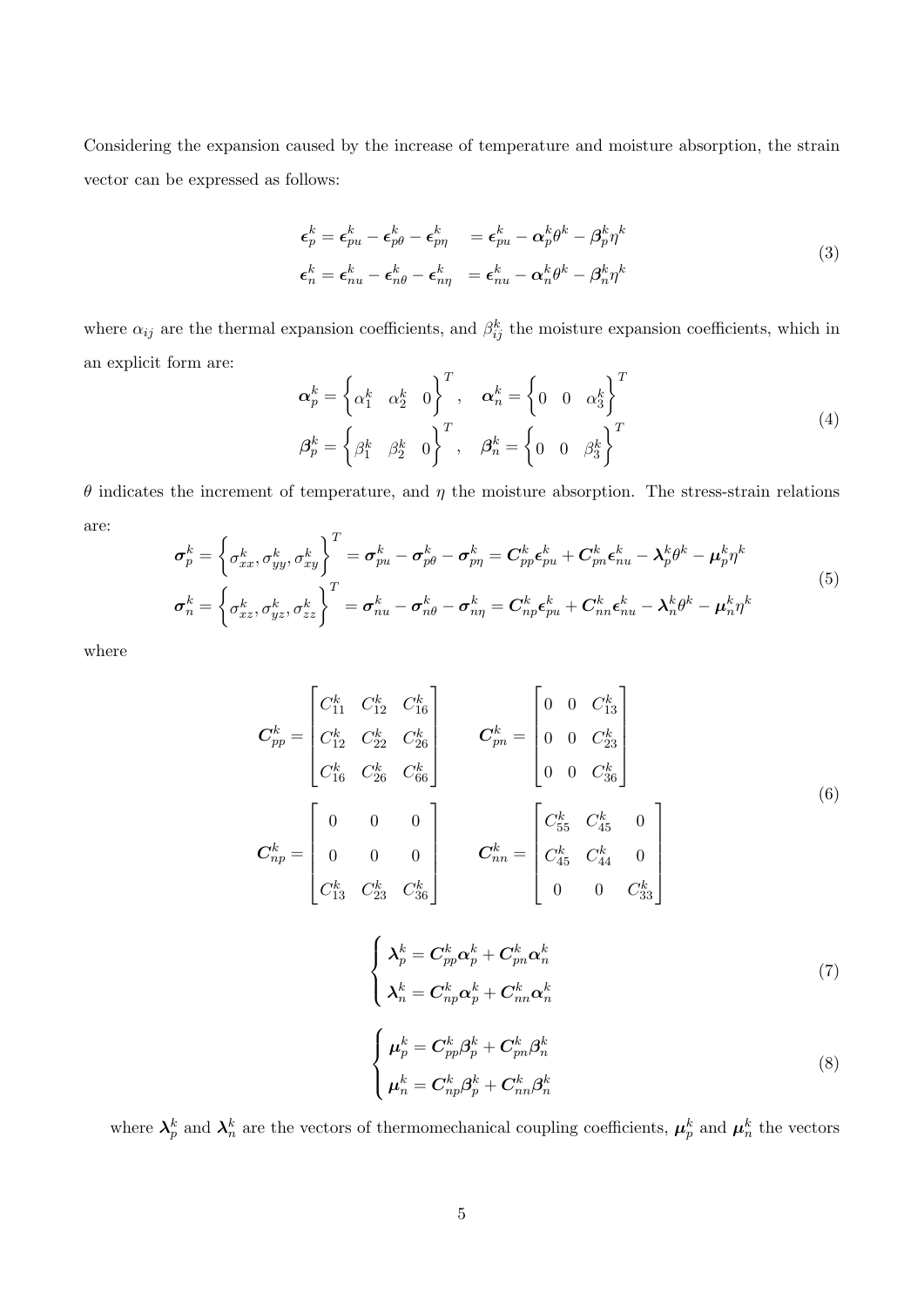of hygromechanical coupling coefficients, which in an explicit for are:

$$
\lambda_p^k = \left\{ \lambda_1^k \quad \lambda_2^k \quad \lambda_6^k \right\}^T, \quad \lambda_n^k = \left\{ 0 \quad 0 \quad \lambda_3^k \right\}^T \tag{9}
$$

$$
\mu_p^k = \left\{ \mu_1^k \quad \mu_2^k \quad \mu_6^k \right\}^T, \quad \mu_n^k = \left\{ 0 \quad 0 \quad \mu_3^k \right\}^T \tag{10}
$$

The material coefficients  $C_{ij}$  depend on the Young, shear, and Poisson moduli, see Reddy's book [35]. The matrix of materials coefficients, as written in Eq. 6, has been already rotated from the material reference system to the global reference system  $(x, y, z)$ .

## Variable kinematics based on Carrera Unified Formulation

In the framework of CUF, the displacement vector  $u = \{u, v, w\}$  can be expressed utilizing expansion functions as follows:

$$
\begin{cases}\nu(x,y,z) = F_0(z)u_0(x,y) + F_1(z)u_1(x,y) + \cdots + F_N(z)u_N(x,y) \\
v(x,y,z) = F_0(z)v_0(x,y) + F_1(z)v_1(x,y) + \cdots + F_N(z)v_N(x,y) \\
w(x,y,z) = F_0(z)w_0(x,y) + F_1(z)w_1(x,y) + \cdots + F_N(z)w_N(x,y)\n\end{cases}
$$
\n(11)

In a more compact form, CUF can be expressed in the following form for ESL models:

$$
\delta \mathbf{u}(x,y,z) = F_{\tau}(z)\delta \mathbf{u}_{\tau}(x,y); \qquad \mathbf{u}(x,y,z) = F_{s}(z)\mathbf{u}_{s}(x,y) \qquad \tau, s = 0,1,...,N \tag{12}
$$

CUF-based LW models can be written as:

$$
\delta \mathbf{u}^k(x, y, \zeta_k) = F_\tau(\zeta_k) \delta \mathbf{u}^k_\tau(x, y); \qquad \mathbf{u}^k(x, y, \zeta_k) = F_s(\zeta_k) \mathbf{u}^k_s(x, y) \qquad \tau, s = 0, 1, ..., N \tag{13}
$$

where  $\Omega$  is the in-plane domain, and  $\delta u$  indicates the virtual displacement associated with the virtual work and k is the index of a layer in the laminated plate.  $F_{\tau}^{(k)}$  and  $F_{s}^{(k)}$  are the so called thickness functions whose independent variable is either z defined in the whole thickness domain  $z \in \left[-\frac{h}{2}\right]$  $\frac{h}{2}, \frac{h}{2}$  $\frac{h}{2}$  for ESL models, or  $\zeta_k$  defined in each layer domain  $\zeta_k \in [-1,1]$  for LW models. Depending on the type of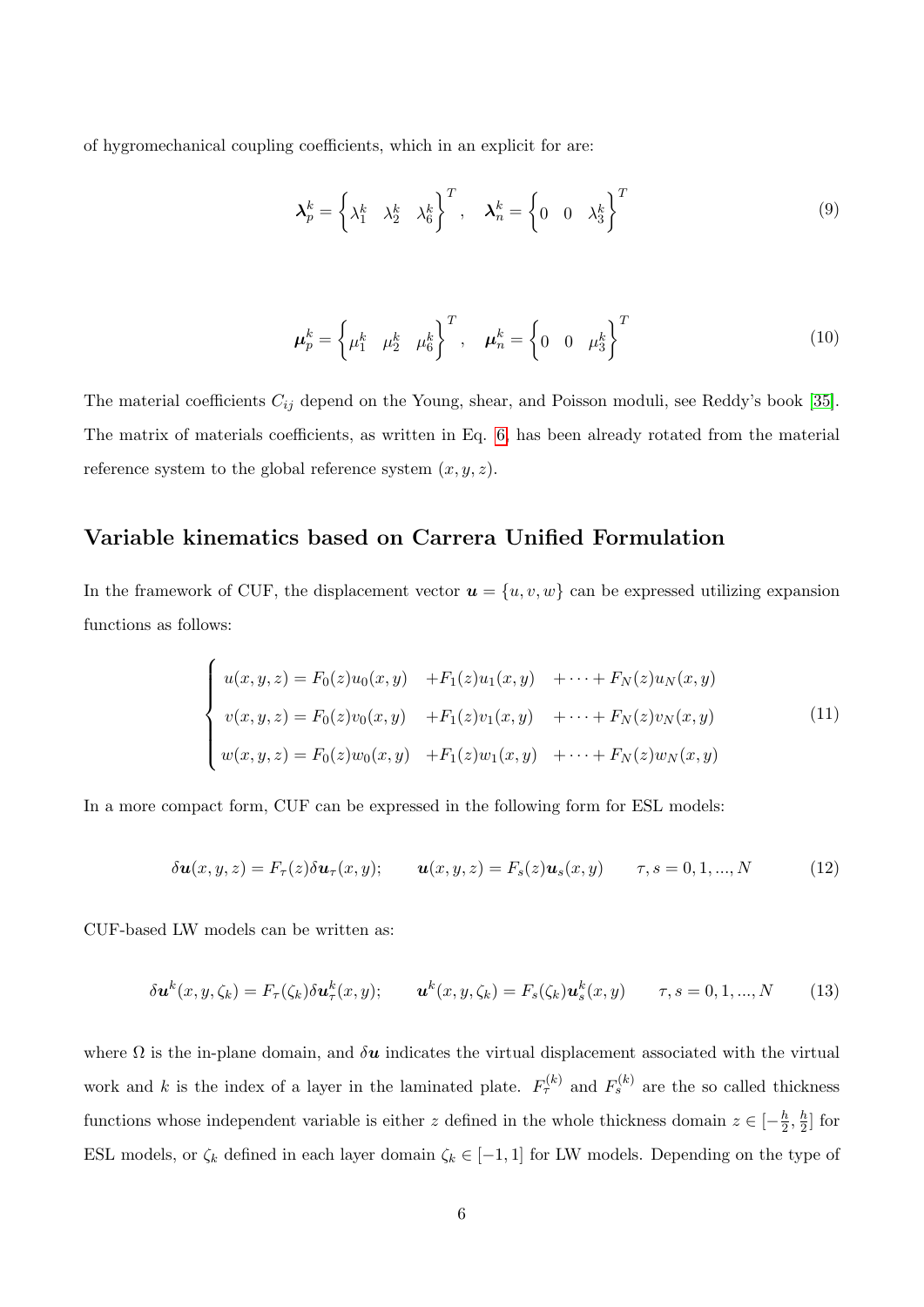expansion functions, N may represent the order of the expansion or the number of expansion terms.  $u_s$ represents the unknown primary variables which are the coefficients of corresponding expansion terms, whose independent variables are x and y.  $\tau$  and s are the indexes of the expansion terms, and the Einstein summation rule is used.

#### Higher-Order Theories

In the case of Equivalent Single Layer (ESL) models, Taylor series expansions can be employed as thickness functions:

$$
\mathbf{u} = F_0 \, \mathbf{u}_0 + F_1 \, \mathbf{u}_1 + \ldots + F_N \, \mathbf{u}_N = F_s \, \mathbf{u}_s, \qquad s = 0, 1, \ldots, N \tag{14}
$$

$$
F_0 = z^0 = 1, \quad F_1 = z^1 = z, \quad \dots, \quad F_N = z^N \tag{15}
$$

Classical models, such as those based on the First-Order Shear Deformation Theory (FSDT) [36, 37], can be obtained with an ESL approach with  $N = 1$ , by imposing a constant transverse displacement through the thickness via penalty techniques. Also, a model based on the hypotheses of Classical Lamination Theory (CLT) [38] can be expressed employing CUF by applying a penalty technique to the constitutive equations to impose null transverse shear strains.

#### Refined ESL models based on trigonometric and exponential series

In the framework of ESL models, if trigonometric sine series with a constant term are adopted, the displacement vector can be written as follows:

$$
\boldsymbol{u}(x,y,z) = \boldsymbol{u}_0(x,y) + \sin\left(\frac{\pi z}{h}\right)\,\boldsymbol{u}_1(x,y) + \ldots + \sin\left(\frac{n\pi z}{h}\right)\,\boldsymbol{u}_N(x,y) \tag{16}
$$

where h is the thickness of the whole laminated structure and  $n$  is the half waves number. If the linear Taylor term is considered, the displacement vector is

$$
\mathbf{u}(x,y,z) = \mathbf{u}_0(x,y) + z \mathbf{u}_1(x,y) + \sin\left(\frac{\pi z}{h}\right) \mathbf{u}_2(x,y) + \dots + \sin\left(\frac{n\pi z}{h}\right) \mathbf{u}_{N+1}(x,y) \tag{17}
$$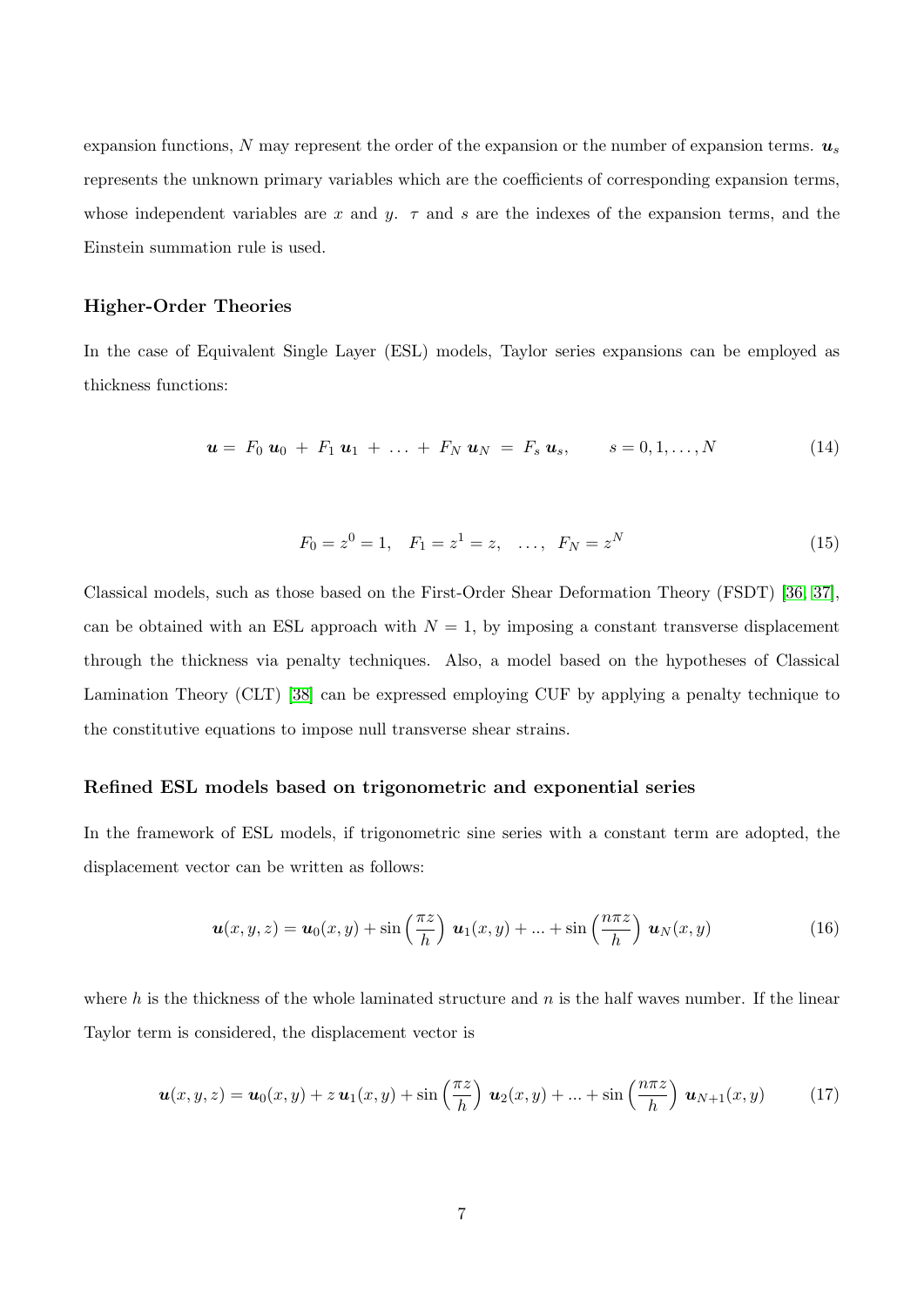For trigonometric cosine series,

$$
\mathbf{u}(x,y,z) = \mathbf{u}_0(x,y) + \cos\left(\frac{\pi z}{h}\right)\mathbf{u}_1(x,y) + \dots + \cos\left(\frac{n\pi z}{h}\right)\mathbf{u}_N(x,y) \tag{18}
$$

and with the linear term,

$$
\mathbf{u}(x,y,z) = \mathbf{u}_0(x,y) + z \mathbf{u}_1(x,y) + \cos\left(\frac{\pi z}{h}\right) \mathbf{u}_2(x,y) + \ldots + \cos\left(\frac{n\pi z}{h}\right) \mathbf{u}_{N+1}(x,y) \tag{19}
$$

Considering the complete trigonometric series,

$$
\mathbf{u}(x,y,z) = \mathbf{u}_0(x,y) + \sin\left(\frac{\pi z}{h}\right)\mathbf{u}_1(x,y) + \cos\left(\frac{\pi z}{h}\right)\mathbf{u}_2(x,y) + \dots + \sin\left(\frac{n\pi z}{h}\right)\mathbf{u}_{2N-1}(x,y) + \cos\left(\frac{n\pi z}{h}\right)\mathbf{u}_{2N}(x,y)
$$
\n(20)

If the linear contribution is considered,

$$
\mathbf{u}(x,y,z) = \mathbf{u}_0(x,y) + z \mathbf{u}_1(x,y) + \sin\left(\frac{\pi z}{h}\right) \mathbf{u}_2(x,y) + \cos\left(\frac{\pi z}{h}\right) \mathbf{u}_3(x,y) + \dots + \sin\left(\frac{n\pi z}{h}\right) \mathbf{u}_{2N}(x,y) + \cos\left(\frac{n\pi z}{h}\right) \mathbf{u}_{2N+1}(x,y)
$$
\n(21)

If exponential series are employed, the displacement field can be expressed as:

$$
\mathbf{u}(x,y,z) = \mathbf{u}_0(x,y) + e^{(z/h)} \mathbf{u}_1(x,y) + \ldots + e^{(nz/h)} \mathbf{u}_N(x,y) \tag{22}
$$

and adding the linear term one obtains

$$
\mathbf{u}(x,y,z) = \mathbf{u}_0(x,y) + z \, \mathbf{u}_1(x,y) + e^{(z/h)} \, \mathbf{u}_2(x,y) + \ldots + e^{(nz/h)} \, \mathbf{u}_{N+1}(x,y) \tag{23}
$$

#### Refined ESL models with Murakami zig-zag function

According to Murakami [39], a zig-zag term can be introduced into Eq. (14) leading to refined ESL zig-zag models,

$$
\mathbf{u} = F_0 \, \mathbf{u}_0 \, + \, \ldots \, + \, F_N \, \mathbf{u}_N \, + \, (-1)^k \zeta_k \mathbf{u}_Z. \tag{24}
$$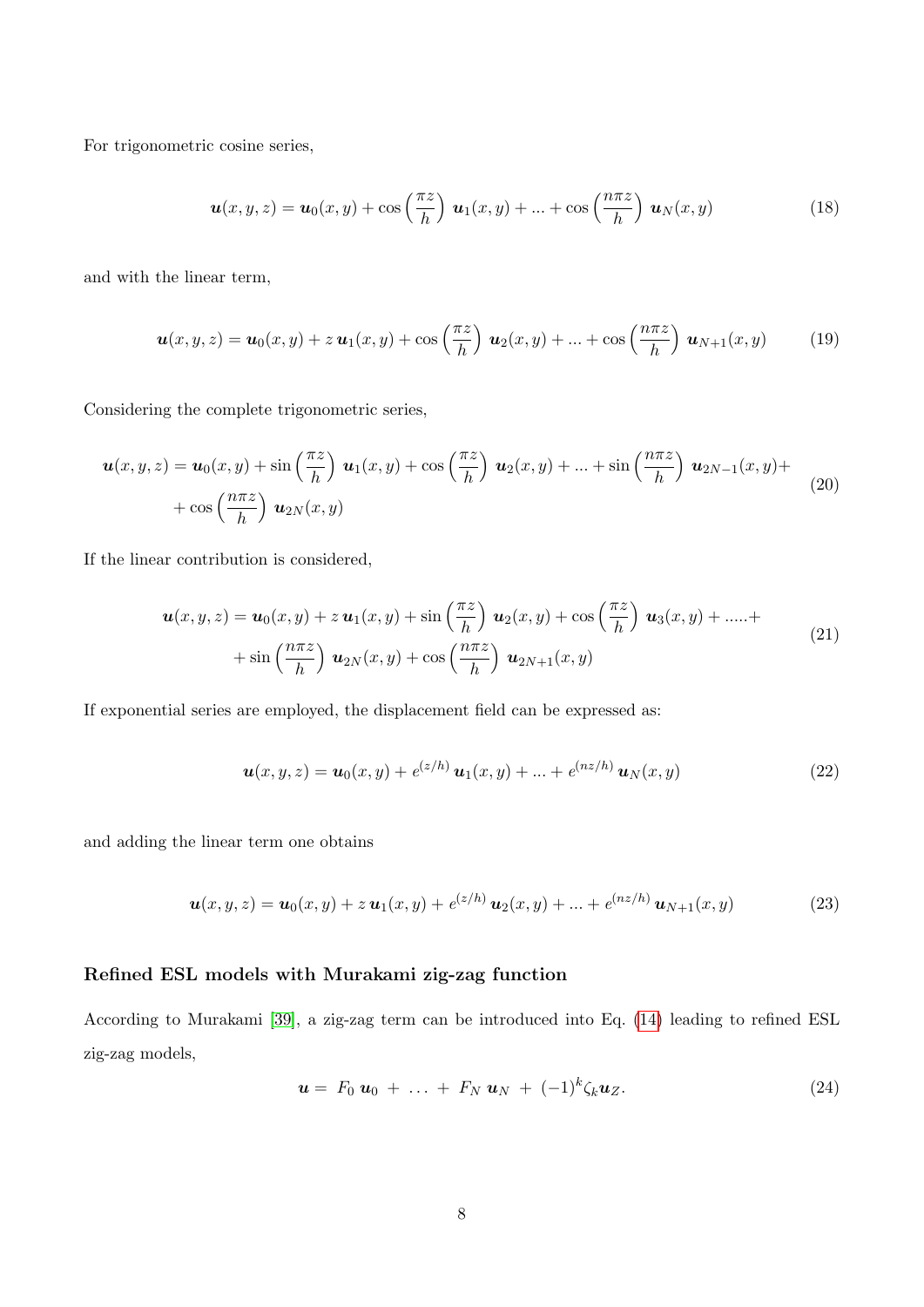Subscript Z refers to the Murakami zig-zag function. Refined zig-zag models can be obtained by adding the zig-zag term to the Taylor polynomials, trigonometric or exponential series expansions.

#### Refined LW models based on Legendre polynomials

If Legendre polynomials are adopted, the displacement field defined for a layer k can be expressed as

$$
\mathbf{u}^{k} = F_{t} \mathbf{u}_{t}^{k} + F_{b} \mathbf{u}_{b}^{k} + F_{r} \mathbf{u}_{r}^{k} = F_{s} \mathbf{u}_{s}^{k}, \qquad s = t, b, r, \quad r = 2, ..., N. \tag{25}
$$

The expansion terms are

$$
F_t = \frac{P_0 + P_1}{2}, \quad F_b = \frac{P_0 - P_1}{2}, \quad F_r = P_r - P_{r-2}.
$$
\n(26)

 $P_j$  is the j<sup>th</sup>-order Legendre polynomial defined in the  $\zeta_k$ -domain:  $-1 \leq \zeta_k \leq 1$ . The displacements on the top  $(t)$  and bottom  $(b)$  surfaces are used as unknown variables and one can impose the following compatibility conditions at the interfaces:

$$
u_t^k = u_b^{k+1}, \quad k = 1, N_l - 1. \tag{27}
$$

The employment of hierarchical Legendre polynomials as basis functions for the development of variable kinematic models was presented by Szab, Dster, and Rank [40]. Other implementations of Legendre polynomials in the framework of CUF can be found in [41–43].

#### Refined LW models adopting Sampling Surfaces method (SaS)

Kulikov [44–46] proposed the Sampling Surfaces method (SaS) as an LW model based on Lagrange interpolation polynomials. Within each layer, an arbitrary number of sampling surfaces parallel to the middle surface are introduced. Each SaS is located at a Lagrange interpolation point, and the displacements at these points are taken as primary unknowns. The present work implements the SaS technique for the plate element based on CUF. In SaS, the displacement field can be defined as

$$
\mathbf{u}^{k} = F_{0} \mathbf{u}_{0}^{k} + F_{1} \mathbf{u}_{1}^{k} + \ldots + F_{N} \mathbf{u}_{N}^{k} = F_{s} \mathbf{u}_{s}^{k}, \qquad s = 0, 1, \ldots, N. \tag{28}
$$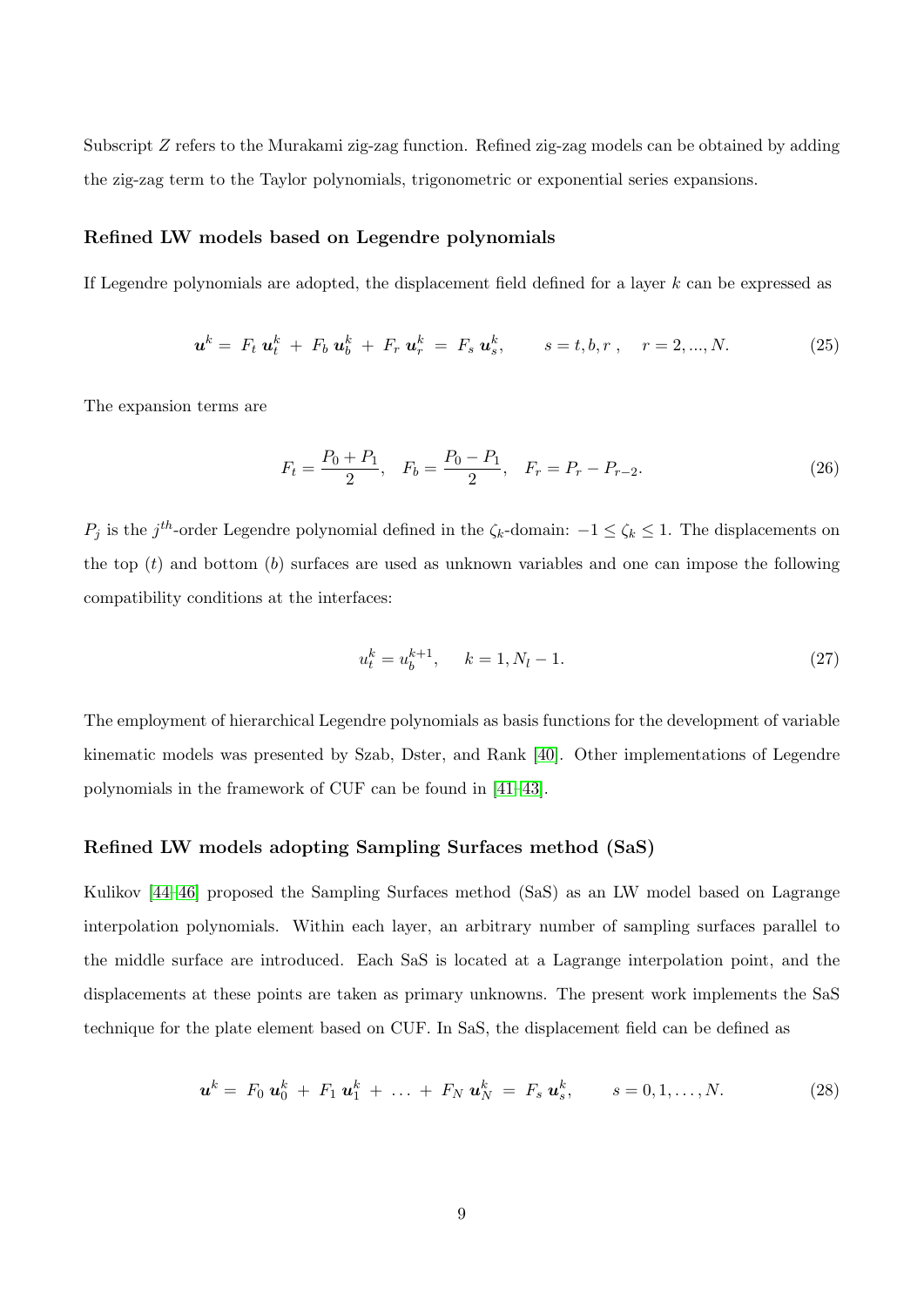$F_s(\zeta_k)$  (thickness function) is a Lagrange polynomial of order N,

$$
F_s(\zeta_k) = \prod_{i=0, i \neq s}^{N} \frac{\zeta_k - \zeta_{k_i}}{\zeta_{k_s} - \zeta_{k_i}}
$$
\n(29)

 $\zeta_{k_s}$  are located at the prescribed interpolation points.  $\zeta_{k_0} = -1$  and  $\zeta_{k_N} = 1$  correspond to the top and bottom positions of the  $k^{th}$  layer, respectively.

# Through-the-thickness variation of temperature and moisture concentration

The temperature variation through the thickness can be obtained by solving Fourier heat conduction equation as described in [7] for multilayered plates. If the temperature on the top and bottom surfaces are given, a priori assumed linear temperature variation profile through-the -thickness can be obtained as follows:

$$
\theta(z) = \theta_b + \frac{\theta_t - \theta_b}{h} \cdot (z + \frac{h}{2}) \quad z \in [-\frac{h}{2}, \frac{h}{2}] \tag{30}
$$

where the subscripts  $b$  and  $t$  refer to the bottom and top surfaces, respectively. It is evident that the temperature continuity between two layers can be naturally guaranteed in this manner. Similarly, an assumed linear moisture concentration profile could be described as:

$$
\eta(z) = \eta_b + \frac{\eta_t - \eta_b}{h} \cdot (z + \frac{h}{2}) \quad z \in [-\frac{h}{2}, \frac{h}{2}] \tag{31}
$$

Alternatively, a more physically meaningful profile can be obtained by solving Fourier heat conduction equation for temperature variation, or the Fick law for moisture concentration distribution. In multilayered plate structures, for the  $k^{th}$  homogeneous orthotropic layer, the Fourier differential equation for heat conduction problems reads:

$$
K_1^k \frac{\partial^2 \theta}{\partial x^2} + K_2^k \frac{\partial^2 \theta}{\partial y^2} + K_3^k \frac{\partial^2 \theta}{\partial z^2} = 0
$$
\n(32)

where  $K_1^k$ ,  $K_2^k$  and  $K_3^k$  are the thermal conduction coefficients in material coordinates (1,2,3) for the  $k^{th}$  layer and will be rotated to the general reference system  $(x, y, z)$ . In the  $k^{th}$  layer,  $K_1^k$ ,  $K_2^k$  and  $K_3^k$ are assumed to be constants. The relationship between the temperature  $\theta$  and the transverse normal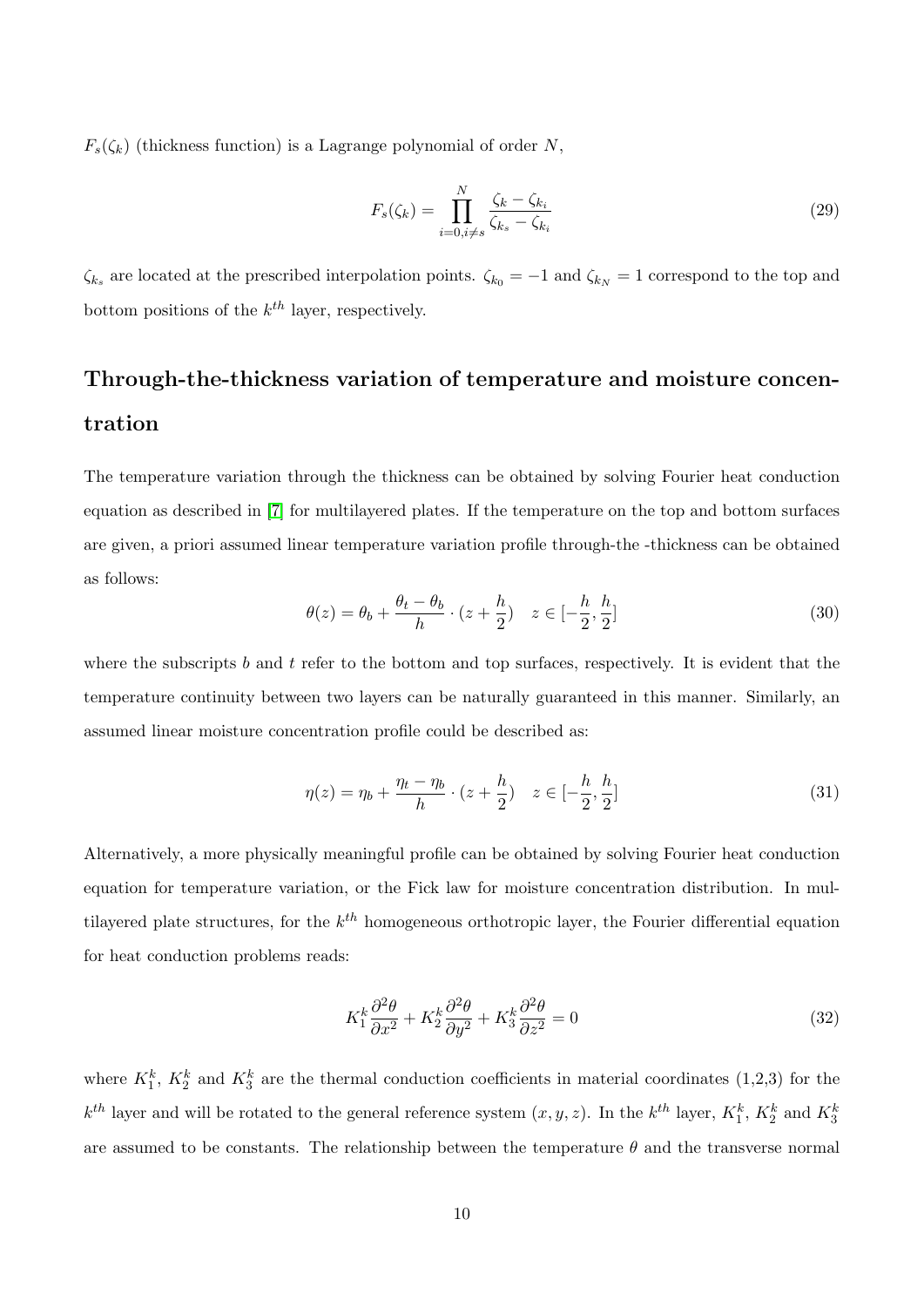heat flux  $q_z$  is described by

$$
q_z^k = K_3^k \frac{\partial \theta}{\partial z} \tag{33}
$$

For multilayered structures, continuity conditions of  $\theta$  and  $q_z$  holds in the thickness direction at each layer interface, reading:

$$
\theta_t^k = \theta_b^{k+1}, \quad q_{zt}^k = q_{zb}^{k+1} \qquad k = 1, \cdots, N_l - 1 \tag{34}
$$

where  $N_l$  is the number of layers in the composite laminate. In this work, the governing equation and boundary conditions are satisfied in each layer by assuming the following temperature field:

$$
\theta(x, y, z) = \theta_A(z) \cdot \theta_\Omega(x, y) \tag{35}
$$

where, for the cases studied in this paper,  $\theta_{\Omega}$  has a bisinusoidal form as follows:

$$
\theta_{\Omega}(x,y) = \sin(\frac{m\pi x}{a}) \cdot \sin(\frac{n\pi y}{b})
$$
\n(36)

For the solution of the Fourier heat conduction equation, the reader can refer to the authors' previous works [29, 47, 48]. Calculated moisture concentration profiles can be acquired by solving the Fick law, which postulates that the flux J goes from regions of high concentration to areas of low concentration, with a diffusion rate that is proportional to the concentration gradients (spatial derivatives). For a steady state plate structure, the Fick second law can be expressed as

$$
D_1^k \frac{\partial^2 \eta}{\partial x^2} + D_2^k \frac{\partial^2 \eta}{\partial y^2} + D_3^k \frac{\partial^2 \eta}{\partial z^2} = 0
$$
\n<sup>(37)</sup>

where  $D_1^k$ ,  $D_2^k$  and  $D_3^3$  are the diffusion coefficients (diffusivity) and  $\eta$  is the moisture concentration. Accordingly, moisture concentration  $\eta$  and diffusion flux through the thickness  $J_z$  can be related by

$$
J_z^k = D_3^k \frac{\partial \eta}{\partial z} \tag{38}
$$

and the continuity of  $\eta$  and  $J_z$  at layer interfaces can be imposed as

$$
\eta_t^k = \eta_b^{k+1}, \quad J_{zt}^k = J_{zb}^{k+1} \qquad k = 1, \cdots, N_l - 1 \tag{39}
$$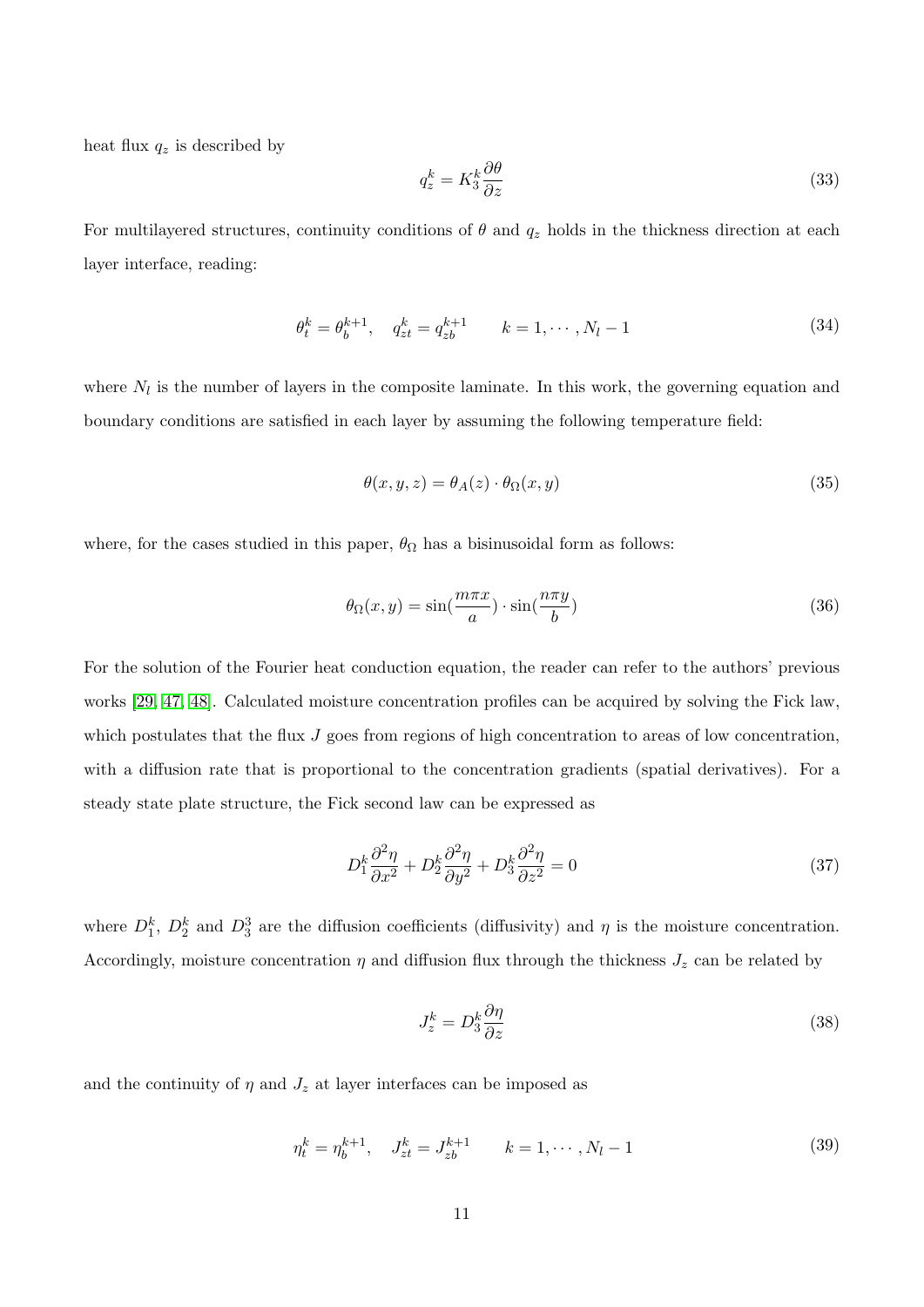Similarly to the thermal case, the 3D hygroscopic field can be described as

$$
\eta(x, y, z) = \eta_A(z) \cdot \eta_\Omega(x, y) \tag{40}
$$

If a bisinusoidal load is imposed,

$$
\eta_{\Omega}(x,y) = \sin(\frac{m\pi x}{a}) \cdot \sin(\frac{n\pi y}{b})
$$
\n(41)

As discussed above, the Fick law can be solved in analogy with the Fourier heat conduction equation under given hygroscopic boundary conditions on the top and bottom surfaces of the laminated structures.

## MITC9 finite element and governing equations

This section presents the derivation of the finite element stiffness matrix based on the Principle of Virtual Displacement (PVD) in the case of multilayered plates under hygrothermal environmental load. A nine-node element adopting the Mixed Interpolation of Tensorial Component (MITC) method is formulated in the framework of CUF. The displacement vector interpolated on the element nodes utilizing Lagrangian shape functions  $N_i$  reads

$$
\delta \mathbf{u}_{\tau} = N_i \delta \mathbf{U}_{\tau_i}, \qquad \mathbf{u}_s = N_j \mathbf{U}_{s_j} \qquad i, j = 1, \cdots, 9 \tag{42}
$$

 $U_{s_j}$  and  $\delta U_{\tau_i}$  are the nodal displacement vector and its virtual variation, respectively. Therefore, the strain expression (Eq. (3)) becomes

$$
\begin{cases} \epsilon_p = F_s \mathbf{D}_p N_j \mathbf{U}_{s_j} \\ \epsilon_n = F_s \mathbf{D}_{n\Omega} N_j \mathbf{U}_{s_j} + F_{s,z} N_j \mathbf{U}_{s_j} \end{cases}
$$
(43)

To contrast the shear locking of thin plates, a specific interpolation strategy according to MITC method is used to derive the strain components on the nine-node element, and the corresponding interpolation points (tying points) are illustrated in previous authors' works related to the use of the MITC9 element based on the CUF [49–52].

Considering the constitutive equations  $(Eq. (5))$  and the strain vectors  $(Eq. (43))$ , scalar temperature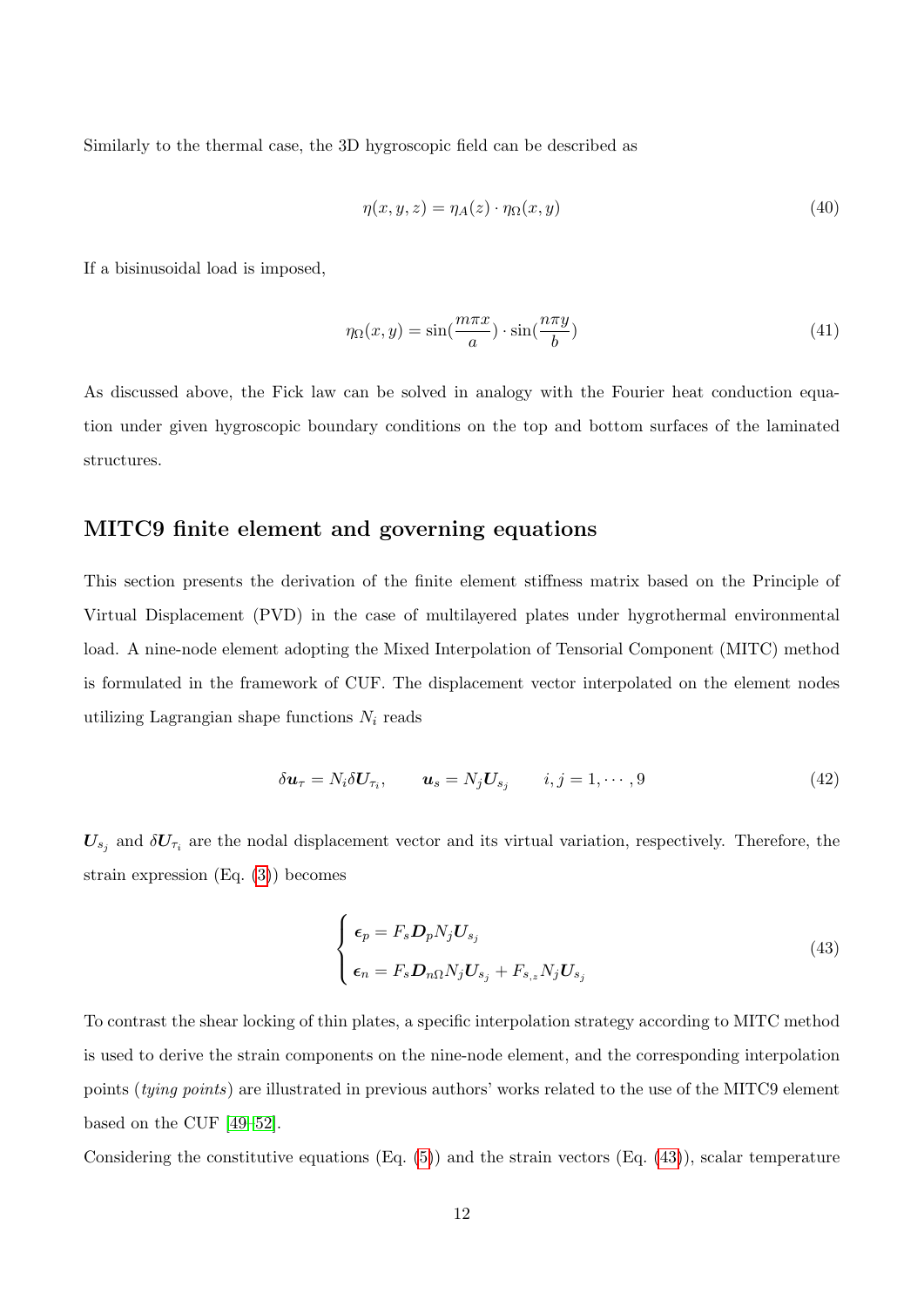field  $\theta$  as well as moisture concentration field  $\eta$ , by applying PVD, one obtains the expression of the internal work for partially coupled hygrothermal problems:

$$
\delta L_{int} = \int_{\Omega} \int_{A_k} \delta \boldsymbol{\epsilon}^{k} \boldsymbol{\sigma}^k d\Omega dz = \int_{\Omega} \int_{A_k} [\delta \boldsymbol{\epsilon}_p^{k} (\boldsymbol{\sigma}_{pu}^k - \boldsymbol{\sigma}_{p\theta}^k - \boldsymbol{\sigma}_{pp}^k) + \delta \boldsymbol{\epsilon}_n^{k} (\boldsymbol{\sigma}_{nu}^k - \boldsymbol{\sigma}_{n\theta}^k - \boldsymbol{\sigma}_{n\eta}^k)] d\Omega dz = \delta L_{ext}
$$
\n(44)

where  $A_k$  is the thickness domain of layer k of the plate.  $\delta L_{int}$  represents the variation of the internal work, while  $\delta L_{ext}$  is the external work. Noting that in this work no mechanical loads are considered, which means that  $\delta L_{ext} = 0$ , and the internal work  $\delta L_{int}$  is caused purely by the mechanical expansion related to temperature rise and moisture absorption, thus the following expression can be obtained:

$$
\int_{\Omega} \int_{A_k} (\delta \epsilon_p^{kT} \sigma_{pu}^k + \delta \epsilon_n^{kT} \sigma_{nu}^k) d\Omega dz = \int_{\Omega} \int_{A_k} (\delta \epsilon_p^{kT} \sigma_{p\theta}^k + \delta \epsilon_n^{kT} \sigma_{n\theta}^k) d\Omega dz + \int_{\Omega} \int_{A_k} (\delta \epsilon_p^{kT} \sigma_{pp}^k + \delta \epsilon_n^{kT} \sigma_{np}^k) d\Omega dz
$$
\n(45)

By substituting the constitutive equations  $(Eq. (5))$ , the geometrical relations  $(Eq. (43))$  after the application of MITC method, the displacement expression (Eqs. (12) and (13)) and the FEM discretization (Eq. (42)), the following governing equations can be obtained:

$$
\delta \mathbf{U}_{\tau_i}^k : \quad \mathbf{K}_{uu}^{k\tau sij} \mathbf{U}_{s_j}^k = \mathbf{\Theta}^{k\tau_i} + \mathbf{H}^{k\tau_i} \tag{46}
$$

The  $3 \times 3$  matrix  $K_{uu}^{krsij}$  is the fundamental mechanical nucleus, which is the core unit of the stiffness matrix according to CUF, and its explicit expression is given in [53] for shells (plate is a particular case of shell for radii of curvature tending to infinite). The stiffness matrix of the structure can be obtained by applying the Einstein summation rule, then assembling the fundamental nucleus at laminate level in the framework of either ESL or LW models and at element level considering the nodes. Finally, the global stiffness matrix is assembled using the connectivity matrix.  $\mathbf{\Theta}^{k\tau_i}$  and  $\mathbf{H}^{k\tau_i}$  are the equivalent thermal and hygroscopic load vectors, and their explicit expressions are given in Eq. (47) and Eq. (48), respectively:

$$
\Theta^{k\tau_{i}} = \begin{Bmatrix} \Theta_{x}^{k\tau_{i}} \\ \Theta_{y}^{k\tau_{i}} \\ \Theta_{z}^{k\tau_{i}} \end{Bmatrix} = \begin{Bmatrix} \lambda_{6}^{k} J^{\theta k\tau} W_{i,y}^{\theta} + \lambda_{1}^{k} J^{\theta k\tau} W_{i,x}^{\theta} \\ \lambda_{2}^{k} J^{\theta k\tau} W_{i,y}^{\theta} + \lambda_{6}^{k} J^{\theta k\tau} W_{i,x}^{\theta} \\ \lambda_{3}^{k} J^{\theta k\tau,z} W_{i}^{\theta} \end{Bmatrix}
$$
(47)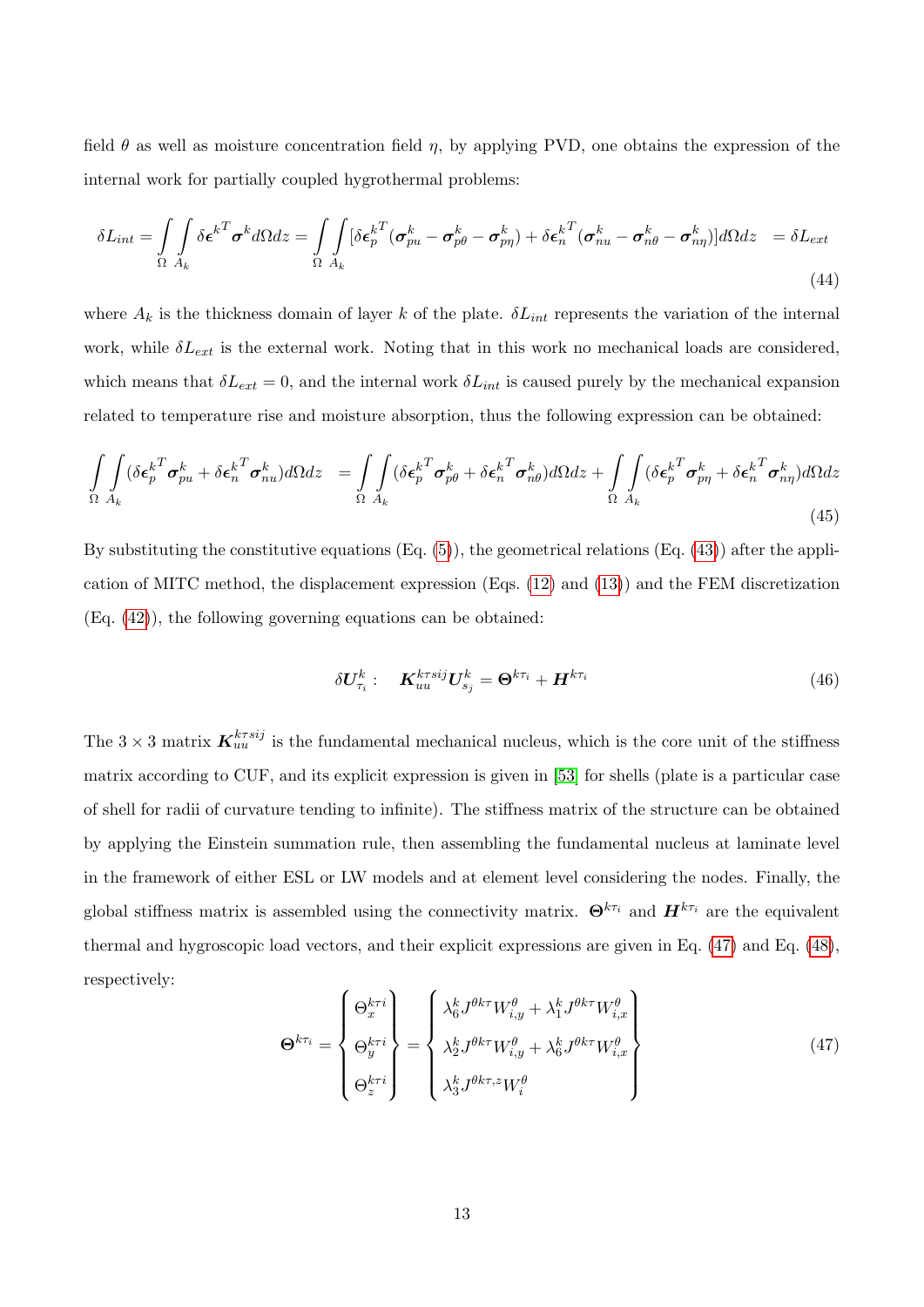$$
\mathbf{H}^{k\tau_{i}} = \begin{Bmatrix} H_x^{k\tau i} \\ H_y^{k\tau i} \\ H_z^{k\tau i} \end{Bmatrix} = \begin{Bmatrix} \mu_6^k J^{\eta k\tau} W_{i,y}^{\eta} + \mu_1^k J^{\eta k\tau} W_{i,x}^{\eta} \\ \mu_2^k J^{\eta k\tau} W_{i,y}^{\eta} + \mu_6^k J^{\eta k\tau} W_{i,x}^{\eta} \\ \mu_3^k J^{\eta k\tau,z} W_i^{\eta} \end{Bmatrix}
$$
(48)

 $W_i, W_{i,x}, W_{i,y}$  are the integrals in the in-plane domain  $\Omega$  and  $J^{k\tau}$  and  $J^{k\tau,z}$  are the integrals defined within the through-the-thickness domain  $A_k$  of the layer,

$$
W_i^{\theta} = \int_{\Omega} N_i \theta_{\Omega} \, dxdy, \quad W_{i,x}^{\theta} = \int_{\Omega} \frac{\partial N_i}{\partial x} \theta_{\Omega} \, dxdy, \quad W_{i,y}^{\theta} = \int_{\Omega} \frac{\partial N_i}{\partial y} \theta_{\Omega} \, dxdy \tag{49}
$$

$$
J^{\theta k \tau} = \int_{A_k} F_{\tau} \theta_k dz, \quad J^{\theta k \tau, z} = \int_{A_k} \frac{\partial F_{\tau}}{\partial z} \theta_k dz \tag{50}
$$

$$
W_i^{\eta} = \int_{\Omega} N_i \eta_{\Omega} \, dx dy, \quad W_{i,x}^{\eta} = \int_{\Omega} \frac{\partial N_i}{\partial x} \eta_{\Omega} \, dx dy, \quad W_{i,y}^{\eta} = \int_{\Omega} \frac{\partial N_i}{\partial y} \eta_{\Omega} \, dx dy \tag{51}
$$

$$
J^{\eta k\tau} = \int_{A_k} F_{\tau} \eta_k dz, \quad J^{\eta k\tau, z} = \int_{A_k} \frac{\partial F_{\tau}}{\partial z} \eta_k dz \tag{52}
$$

θ and η denote thermal and hygroscopic cases, respectively.  $F<sub>τ</sub>$  refers to a general expansion term in the displacement field according to CUF, and  $N_i$  represents the shape function corresponding to node  $i$  in the finite element. For more details, the reader can refer to [26, 29, 53].

## Results

The numerical analysis of this work focuses on investigating the capability of a variety of models with variable kinematics in the analysis of cross-ply symmetrically laminated multilayered structures under hygrothermal environmental loads. This section consists of two numerical cases:

- A three-layer  $(0^{\circ}/90^{\circ}/0^{\circ})$  square plate under thermal load;
- A three-layer  $(0^{\circ}/90^{\circ}/0^{\circ})$  square plate under hygroscopic load.

Acronyms are used to indicate the various models used. For ESL, Table 1 shows all the cases used in this paper.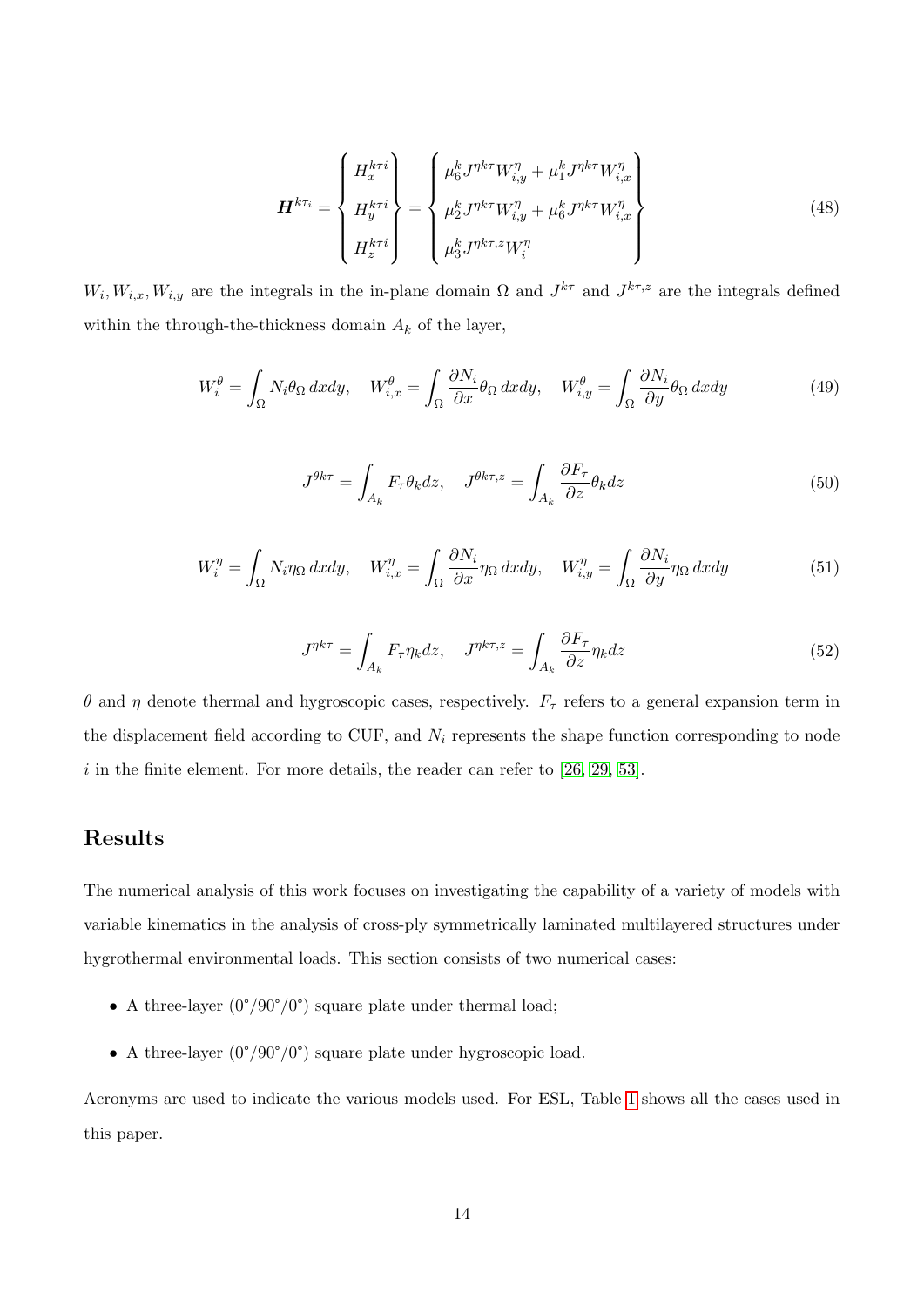For example, "ES2C2" and "ET1Exp2Z" refer to the following expansions,

$$
\boldsymbol{u}^k(x,y,z) = \boldsymbol{u}_0^k(x,y) + \sin(\frac{\pi z}{h})\boldsymbol{u}_1^k(x,y) + \cos(\frac{\pi z}{h})\boldsymbol{u}_2^k(x,y) + \sin(\frac{2\pi z}{h})\boldsymbol{u}_3^k(x,y) + \cos(\frac{2\pi z}{h})\boldsymbol{u}_4^k(x,y)
$$
 (53)

$$
\mathbf{u}^{k}(x,y,z) = \mathbf{u}_{0}^{k}(x,y) + z\mathbf{u}_{1}^{k}(x,y) + e^{\frac{z}{h}}\mathbf{u}_{2}^{k}(x,y) + e^{\frac{2z}{h}}\mathbf{u}_{3}^{k}(x,y) + (-1)^{k}\zeta_{k}\mathbf{u}_{4z}^{k}
$$
(54)

The subscript a denotes the adoption of assumed linear temperature or moisture concentration profiles, whereas c indicates that through-the-thickness distributions are calculated by via Fourier or Fick laws. LW models are indicated as follows:

- "SaSn" indicates a Sampling Surfaces model with n interpolation points.
- "LGDn" indicates a model adopting Legendre polynomials up to the  $n^{th}$  order.

Analytical solutions are used in some cases and obtained via the Navier method. In the following tables,  $N_{exp}$  is indicated and represents the expansion terms of the model.

#### Square orthotropic symmetrically laminated plates under thermal load

Bending of a simply supported cross-ply square composite plate under thermal load is analyzed. The reference solutions were proposed by Bhaskar et al. [54], in which thermal analysis was carried out with assumed linear temperature profiles. The composite square plates analyzed have three layers with lamination sequence of  $(0^{\circ}/90^{\circ}/0^{\circ})$ . The 3D temperature field is given by

$$
\theta(x, y, z) = \theta_A(z) \cdot \sin(\frac{m\pi x}{a}) \sin(\frac{n\pi y}{b})
$$
\n(55)

with bisinusoidal in-plane distribution  $(m = n = 1)$ . The temperature variation through the thickness is depicted with  $\theta_A(z)$ , and the thermal boundary conditions are assumed to be  $\hat{\theta}_A(\frac{h}{2})$  $\frac{h}{2}) = 1$ K,  $\hat{\theta}_A(-\frac{h}{2})$  $\frac{h}{2}) =$ -1K. The physical properties of the composite lamina are given in Table 2, in which L and T refer to the direction parallel and perpendicular to the fiber direction, respectively. The geometrical dimensions are  $a = b = 1$ , laminates with  $a/h = 2$ , 10 and 100 were studied, and the three layers have the same thickness. Deflections and stresses are adimensionalized as,

$$
\bar{u}_z = \frac{w}{h\alpha_L \theta_A S^2}, \quad \bar{\sigma}_{ii} = \frac{\sigma_{ii}}{E_T \alpha_L \theta_A}, \quad \bar{\sigma}_{ij} = \frac{\sigma_{ij}}{E_T \alpha_L \theta_A}, \quad S = a/h \tag{56}
$$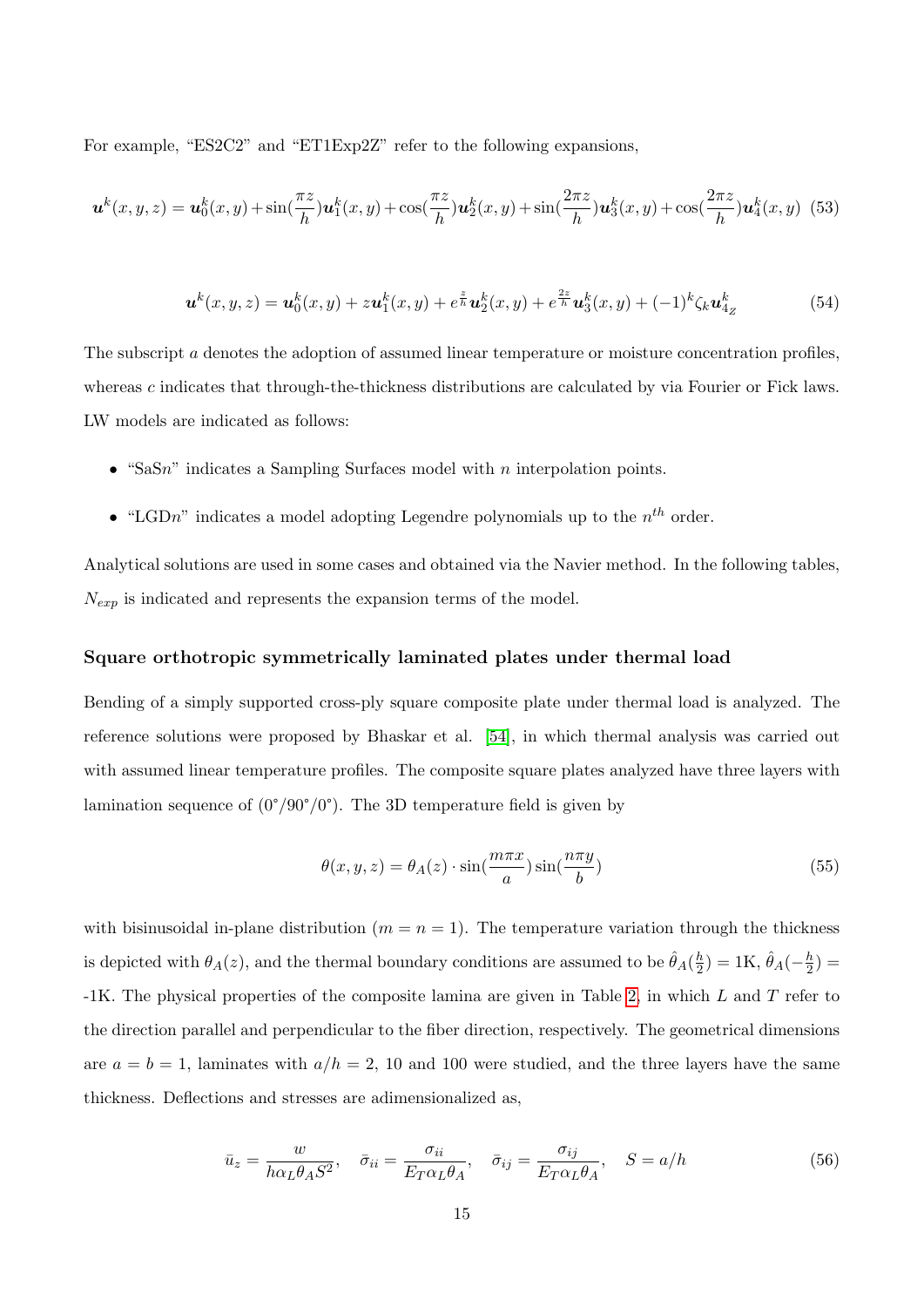where  $i, j = x, y, z$ .

First, a mesh convergence study was considered with LGD4,  $a/h = 100$ , and an assumed linear temperature profile. According to the results shown in Table 3, a mesh of  $10\times10$  is sufficient to ensure the convergence of FEM solution with satisfactory accuracy. The results also show that the adopted MITC9 element is locking free for thin plates.

LW models were considered first. Table 4 presents the obtained displacement and stress values. Moreover,  $N_{exp}$  indicates the number of expansion terms of each model. The calculated temperature variation through the thickness is in Fig. 2. Stress distributions through the thickness are given in Fig. 3. The influence of the expansion terms is shown in Table 4. The results suggest that:

- A perfect match with [54] is found.
- As known, an assumed linear variation of temperature through the thickness leads to satisfactory results in the case of a thin plate. On the other hand, such an assumed profile should not be used for thick plates.

Various ESL models were then investigated with calculated temperature variation profiles. ETn models were first assessed as in Table 5. Since FSDT is not a complete linear case, its number of expansion terms was denoted as "2∗". It can be stated that:

- For thick plates, nine expansion terms are necessary, while for moderate thick and thin plates, six terms are enough.
- Compared with the computational costs of LGD4 and SaS5, the present ESL kinematics are more efficient for moderate thick and thin plates.
- More often than not, FSDT failed to provide proper displacement and stress evaluations.

ESL models with exponential expansions are considered in Table 6. It can be observed that:

- Stress results are less accurate than the previous cases.
- The addition of the linear Taylor term gives some improvements, but still unsatisfactory accuracies were obtained.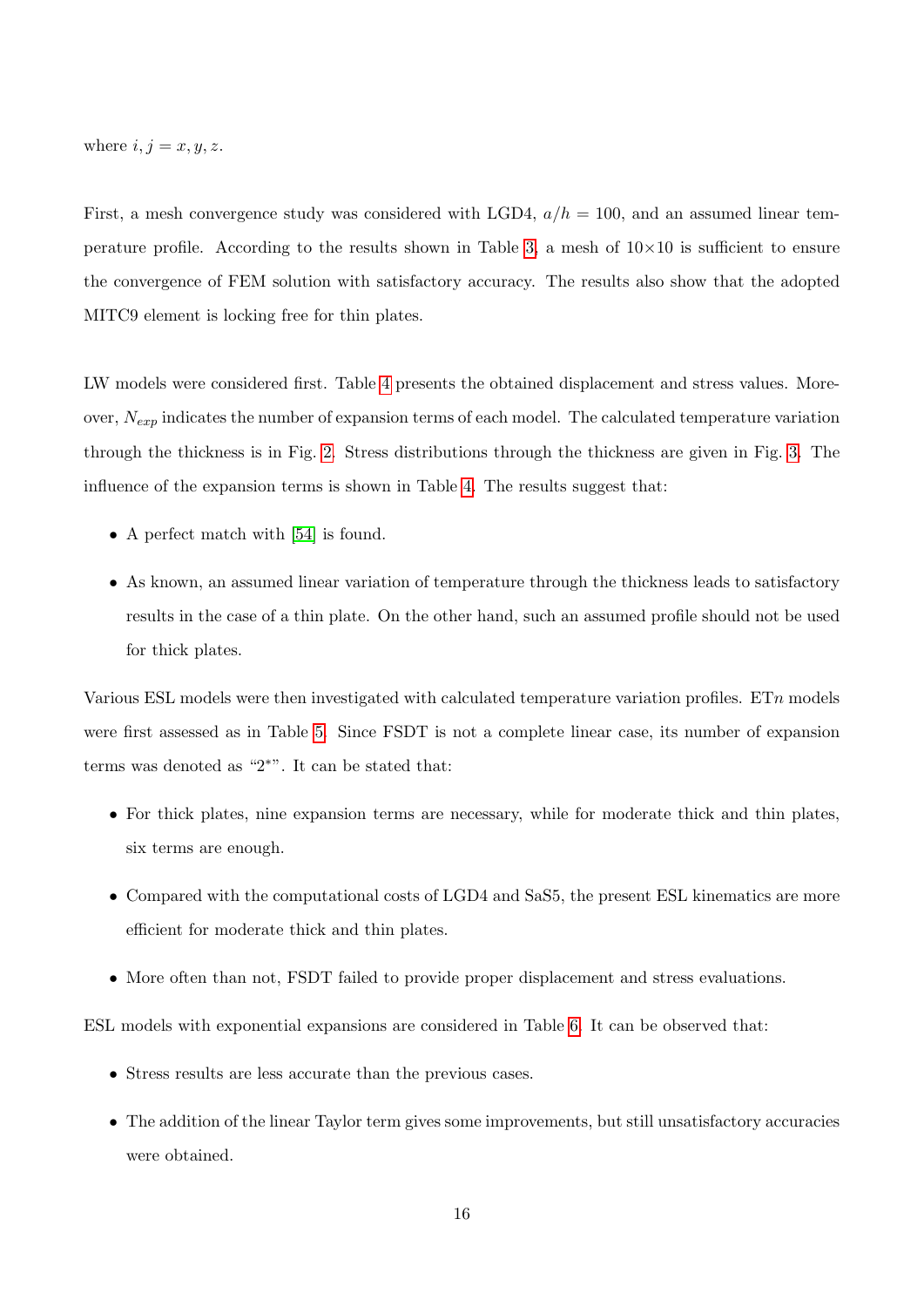Table 7 show the results from ESL trigonometric expansions. The results show that:

- For thick plates,  $\sigma_{xz}$  requires ES5C5Z or ET1S3C3Z. However, the latter is preferable due to fewer expansion terms required.
- For moderately thick and thin plates,  $ESnCnZ$  can provide desired approximations but are more cumbersome than ETnZ. The addition of a first-order Taylor term, i.e. using ET1SnCnZ, the results improve to a great extend. In particular, ET1S1C1Z gives good accuracy.

Models shown above, are compared in Fig. 4. The transverse shear stress  $\bar{\sigma}_{xz}$  is considered for different thickness ratios. It can be found that:

- The use of SaS5 (as well as LGD4) is recommended to capture the transverse shear stress distribution through the thickness.
- As known, the Murakami zig-zag function can improve the transverse shear stress distribution in ESL models.
- Stress distributions obtained with exponential theories are less accurate than the previous cases.
- For thick plates,  $\sigma_{xz}$  requires the addition of the linear Taylor term, when trigonometric expansions are used.

In general, the results obtained have demonstrated that  $ETnZ$  and  $ET1SnCnZ$  models perform extremely well. Based on the study above,  $ETnZ$  and  $ET1SnCnZ$  are chosen for the hygrothermal analysis in the following study cases.

#### Square orthotropic symmetrically laminated plates under hygroscopic load

Square cross-ply laminated plates with stacking sequence  $(0^{\circ}/90^{\circ}/0^{\circ})$  subjected to hygroscopic loads are analyzed. The dimensions are  $a = b = 0.1m$ ,  $a/h = 2$ ,  $a/h = 10$ , and  $a/h = 100$ . The mechanical and hygroscopic properties of the lamina are listed in Table 8 and Table 9, respectively. Moisture expansion coefficients  $\beta_{11}$ ,  $\beta_{22}$ , and  $\beta_{33}$  were retrieved from [55]. Moisture diffusion coefficients  $D_{11}$ ,  $D_{22}$ , and  $D_{33}$ were chosen and set under temperature 300 K as in [13]. Hygroscopic loads are defined as:

$$
\eta(x, y, z) = \eta_A(z) \cdot \sin(\frac{m\pi x}{a}) \sin(\frac{n\pi y}{b})
$$
\n(57)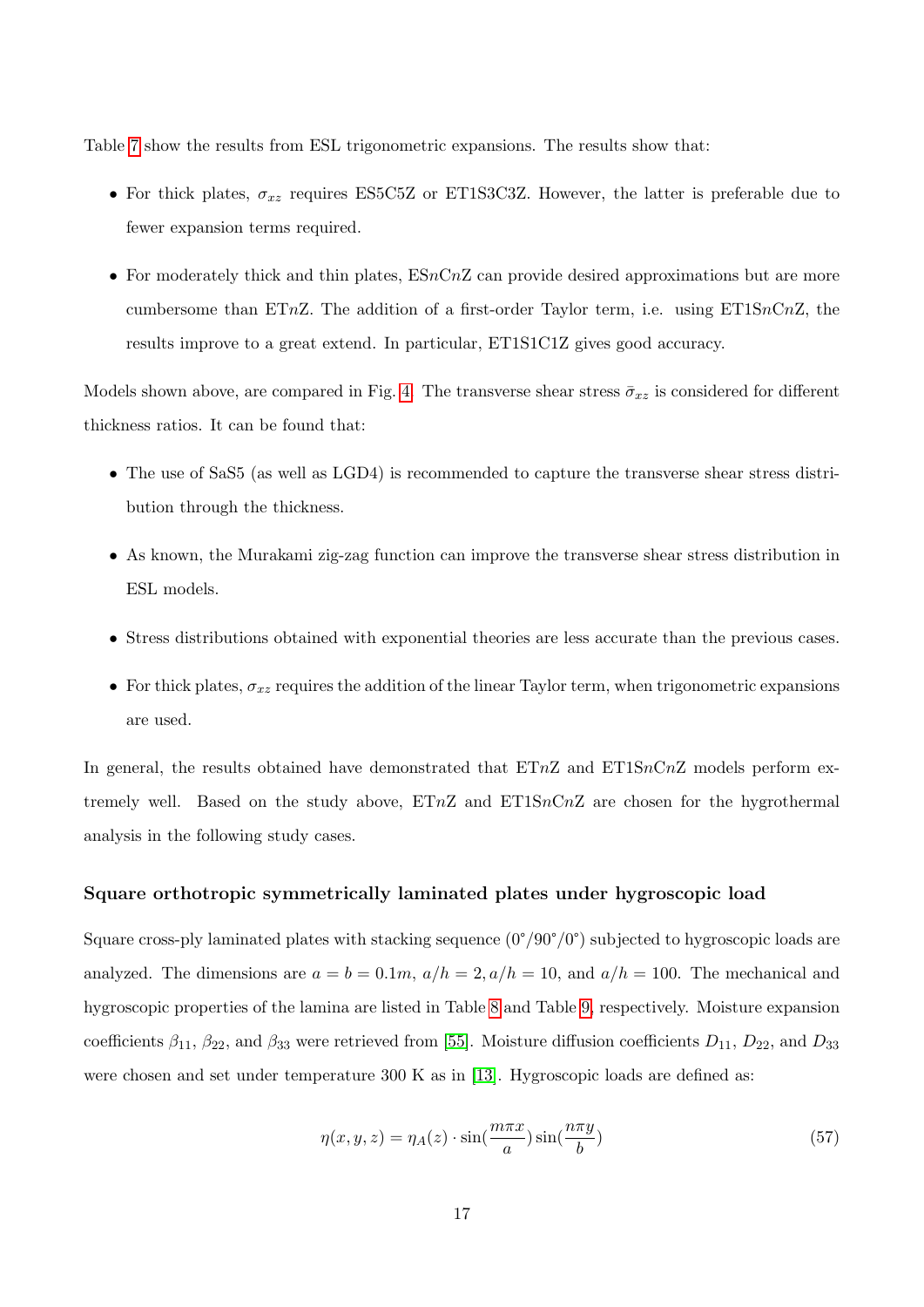where  $\eta_A(z)$  describes the moisture concentration profile,  $m = n = 1$ , and the moisture concentration conditions are  $\eta_A(-\frac{h}{2})$  $\frac{h}{2}$ ) = 0 and  $\eta_A(\frac{h}{2})$  $\frac{h}{2}) = 1\%.$ 

LW models were considered first. Moisture concentration profiles are shown in Fig. 5. Displacement and stress distributions are presented in Fig. 6, in which for the convenience of illustration, the stresses are amplified by 50 times in the plots when necessary, denoted by "∗50". Table 10 summarizes the displacement and stress evaluation on a specific set of monitoring points. The results show that:

- LW models provide highly accurate results.
- As seen in the thermal case, for moderately thick and thin plates, linear profiles are enough. On the other hand, thick plates require calculated profiles.

 $ETnZ$  and  $ET1SnCnZ$  were then considered, as shown in Fig. 7. The results suggest that, in the case of hygroscopic loads, these models are less accurate than in the case of thermal loads, and LW should be preferred.

## Conclusions

In the framework of the Carrera Unified Formulation, it is possible to integrate various and miscellaneous approximation theories to obtain refined and advanced models with various kinematics and an arbitrary number of expansion terms for the analysis of multilayered structures. In this paper, steady state mechanical responses of composite plates under thermal/hygroscopic loads are studied with CUF-based variable kinematics adopting LW and ESL approaches, respectively. A MITC9 element is employed to guarantee locking free FEM analysis. Both assumed linear temperature/moisture concentration profiles through the thickness, and calculated variations (by solving the diffusion law) are considered. The analogy between heat conduction and moisture diffusion plays a key role when extending the analysis methodology of thermoelastic problems to hygrothermal ones. Hygrothermal analysis has been carried out on multilayered composite plates. Transverse displacement and stresses are reported for various aspect ratios. The convergence rates of various kinematics are compared. Based on the above work, some conclusions can be drawn as:

1. With a sufficient number of expansion terms, most of the kinematics studied can achieve a good approximation of displacements and stresses with satisfactory accuracy, even for thick plates, and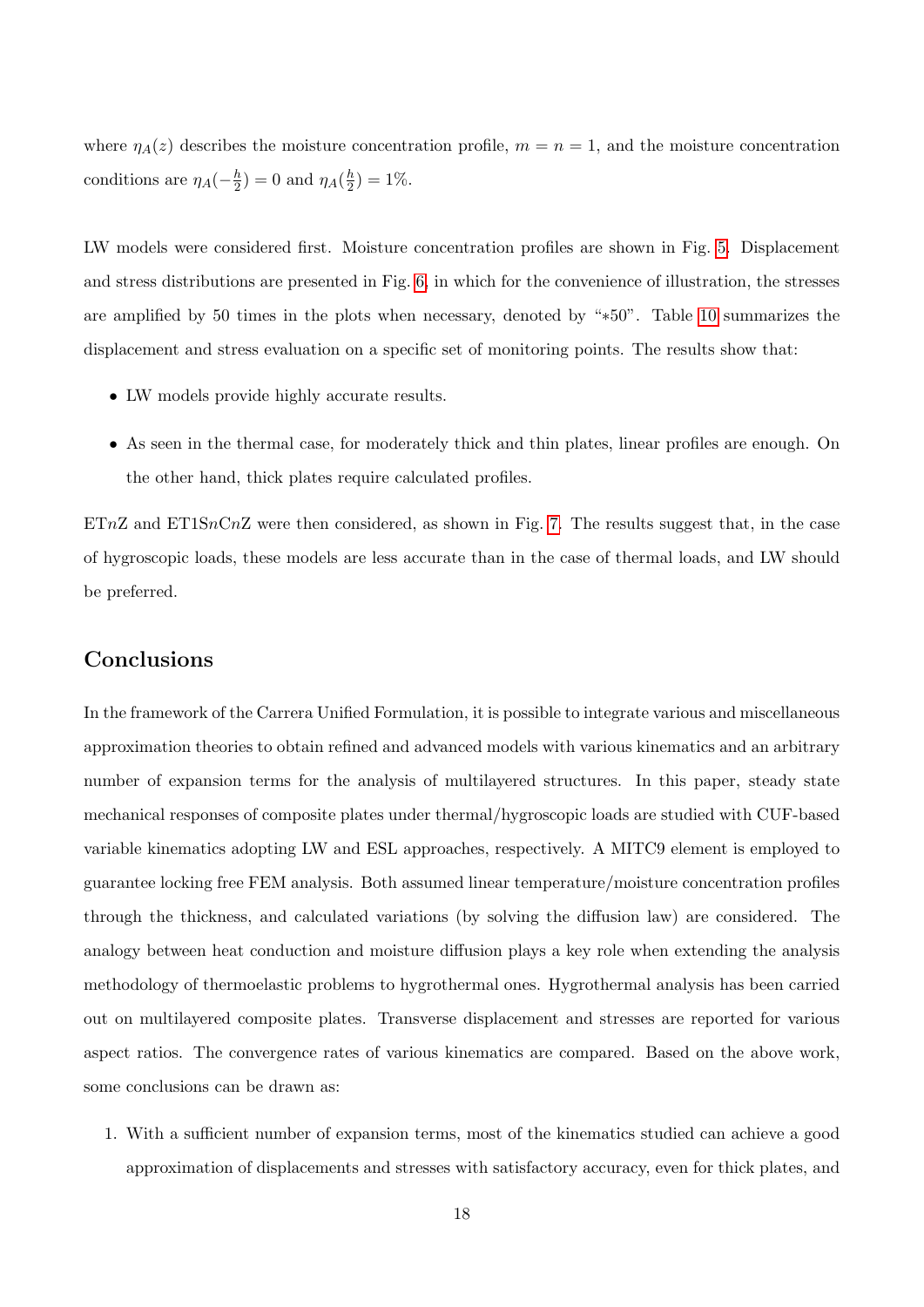the expansion number needed depends on the cases studied.

- 2. For laminates with various aspect ratios, the numbers of expansion terms necessary to obtain converged numerical results are usually different, and thick laminates need more expansion terms.
- 3. When applied to hygrothermal analysis, classical theory FSDT gives incorrect results even for thin laminates.
- 4. For thin laminates, linear variation of temperature/moisture concentration through the thickness is a sufficient assumption, whereas for thick layered plates this assumption can lead to over estimated stress evaluation compared with results using profiles obtained by solving Fourier heat conduction equation or Fick Law.
- 5. For the hygrothermal cases studied, LW models employing Legendre polynomials of the fourthorder (LGD4) and the Sampling Surfaces method with five interpolation nodes (SaS5) can guarantee continuous transverse shear stress distribution through the thickness for composite laminates with a broad range of length to thickness ratios (from 2 to 500).
- 6. Variable ESL kinematics  $ETnZ$  and  $ET1SnCnZ$  have been tested. It has been demonstrated that when a sufficient number of expansion terms are used, with the help of the Murakami zig-zag function,  $ETnZ$ , and  $ET1SnCnZ$  are capable of capturing transverse shear stress distribution through the thickness of the three-layer plates under symmetrical load. In some cases, these two classes of ESL kinematics can be more computationally efficient than LW models with comparable accuracy. However, for the three-layer plates under unsymmetrical load, ESL models are less efficient in capturing the zig-zag effects.
- 7. Compared with ESL models, LW models can provide results with better accuracy in approximating the through the thickness distribution of transverse shear stresses in composite laminates.

A companion work to this one is devoted to the modelling of doubly-curved composite shells with antisymmetric lamination subjected to hygrothermal loads. In that paper, very similar conclusions about the accuracy of the models used are drawn.

Future works should be devoted to the axiomatic/asymptotic analysis of the influence of each term and the definition of Best Theory Diagrams, as in [56].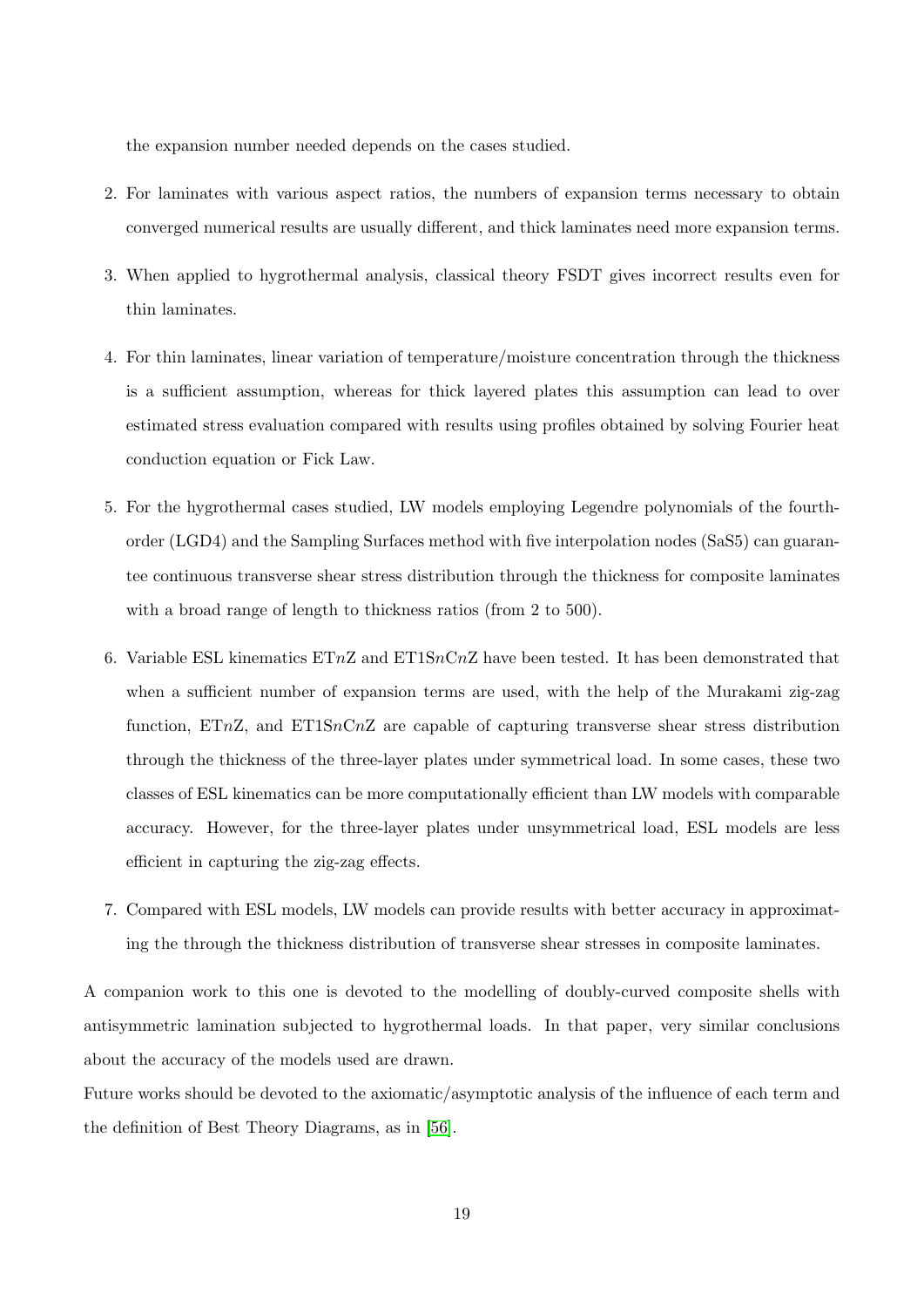## Acknowledgment

This research work has been carried out within the project FULLCOMP (FULLy analysis, design, manufacturing, and health monitoring of COMPosite structures), funded by the European Union Horizon 2020 Research and Innovation program under the Marie Skłodowska Curie grant agreement No. 642121. E. Carrera has been partially supported by the Russian Science Foundation (Grant No. 15-19-30002).

## References

- [1] R. B. Pipes, J. R. Vinson, and T. W. Chou, "On the hygrothermal response of laminated composite systems," Journal of Composite Materials, vol. 10, no. 2, pp. 129–148, 1976.
- [2] G. C. Sih, J. Michopoulos, and S. C. Chou, Hygrothermoelasticity. Springer Science & Business Media, Dec. 2012.
- [3] T. Kant and R. Khare, "Finite element thermal stress analysis of composite laminates using a higher-order theory," *Journal of Thermal Stresses*, vol. 17, no. 2, pp. 229–255, 1994.
- [4] A. Khdeir and J. Reddy, "Thermal stresses and deflections of cross-ply laminated plates using refined plate theories," Journal of Thermal Stresses, vol. 14, no. 4, pp. 419–438, 1991.
- [5] E. Carrera, "An assessment of mixed and classical theories for the thermal stress analysis of orthotropic multilayered plates," Journal of Thermal Stresses, vol. 23, no. 9, pp. 797–831, 2000.
- [6] A. Robaldo and E. Carrera, "Mixed finite elements for thermoelastic analysis of multilayered anisotropic plates," Journal of Thermal Stresses, vol. 30, no. 2, pp. 165–194, 2007.
- [7] V. Tungikar and K. M. Rao, "Three dimensional exact solution of thermal stresses in rectangular composite laminate," Composite Structures, vol. 27, no. 4, pp. 419–430, 1994.
- [8] E. Carrera, "Temperature profile influence on layered plates response considering classical and advanced theories," AIAA Journal, vol. 40, no. 9, pp. 1885–1896, 2002.
- [9] P. Nali, E. Carrera, and A. Calvi, "Advanced fully coupled thermo-mechanical plate elements for multilayered structures subjected to mechanical and thermal loading," International Journal for Numerical Methods in Engineering, vol. 85, no. 7, pp. 896–919, 2011.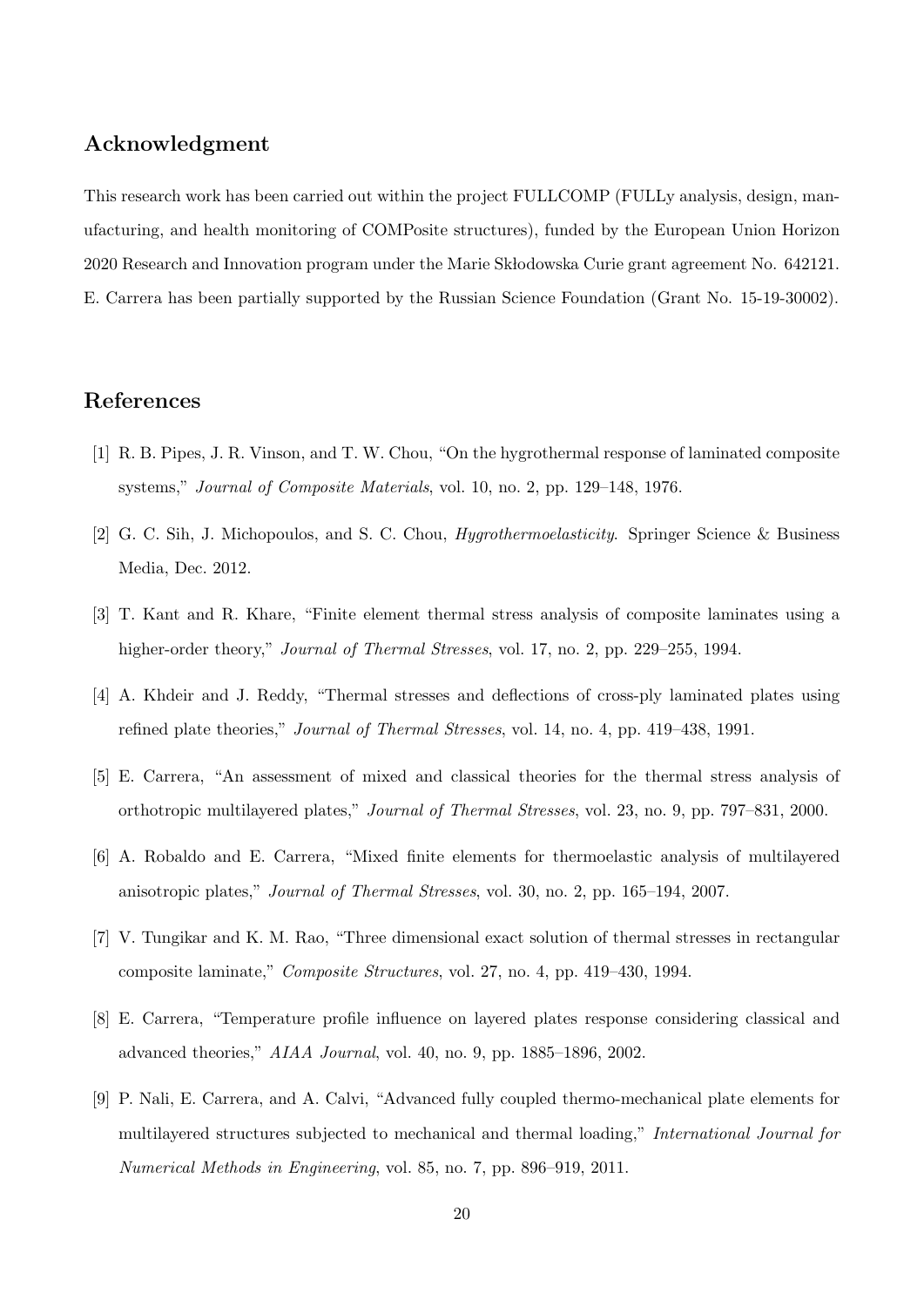- [10] J. Fourier, *Theorie analytique de la chaleur, par M. Fourier*. Chez Firmin Didot, père et fils, 1822.
- [11] A. Fick, "On liquid diffusion," *Journal of Membrane Science*, vol. 100, no. 1, pp. 33-38, 1995.
- [12] C. H. Shen and G. S. Springer, "Moisture absorption and desorption of composite materials," Journal of Composite Materials, vol. 10, no. 1, pp. 2–20, 1976.
- [13] S. W. Tsai and T. N. Massard, *Composites design*. Think Composites, 1988.
- [14] A. Szekeres and J. Engelbrecht, "Coupled thermal and moisture fields with application to composites," Periodica Polytechnica. Engineering. Mechanical Engineering, vol. 41, no. 2, p. 151, 1997.
- [15] A. Szekeres, "Analogy between heat and moisture: Thermo-hygro-mechanical tailoring of composites by taking into account the second sound phenomenon," Computers  $\mathcal C$  Structures, vol. 76, no. 1, pp. 145–152, 2000.
- [16] A. Benkeddad, M. Grediac, and A. Vautrin, "On the transient hygroscopic stresses in laminated composite plates," Composite Structures, vol. 30, no. 2, pp. 201–215, 1995.
- [17] A. Benkeddad, M. Grediac, and A. Vautrin, "Computation of transient hygroscopic stresses in laminated composite plates," Composites Science and Technology, vol. 56, no. 7, pp. 869–876, 1996.
- [18] A. Tounsi, M. Bouazza, and E. A. Bedia, "Computation of transient hygroscopic stresses in unidirectional laminated composite plates with cyclic and asymmetrical environmental conditions," International Journal of Mechanics and Materials in Design, vol. 1, no. 3, pp. 271–286, 2004.
- [19] A. Tounsi and E. A. Bedia, "Simplified method for prediction of transient hygroscopic stresses in polymer matrix composites with symmetric environmental conditions," Applied Composite Materials, vol. 10, no. 1, pp. 1–18, 2003.
- [20] A. Tounsi and E. A. Bedia, "Some observations on the evolution of transversal hygroscopic stresses in laminated composites plates: effect of anisotropy," Composite Structures, vol. 59, no. 4, pp. 445– 454, 2003.
- [21] A. Tounsi, E. A. Bedia, and A. Benachour, "A new computational method for prediction of transient hygroscopic stresses during moisture desorption in laminated composite plates with different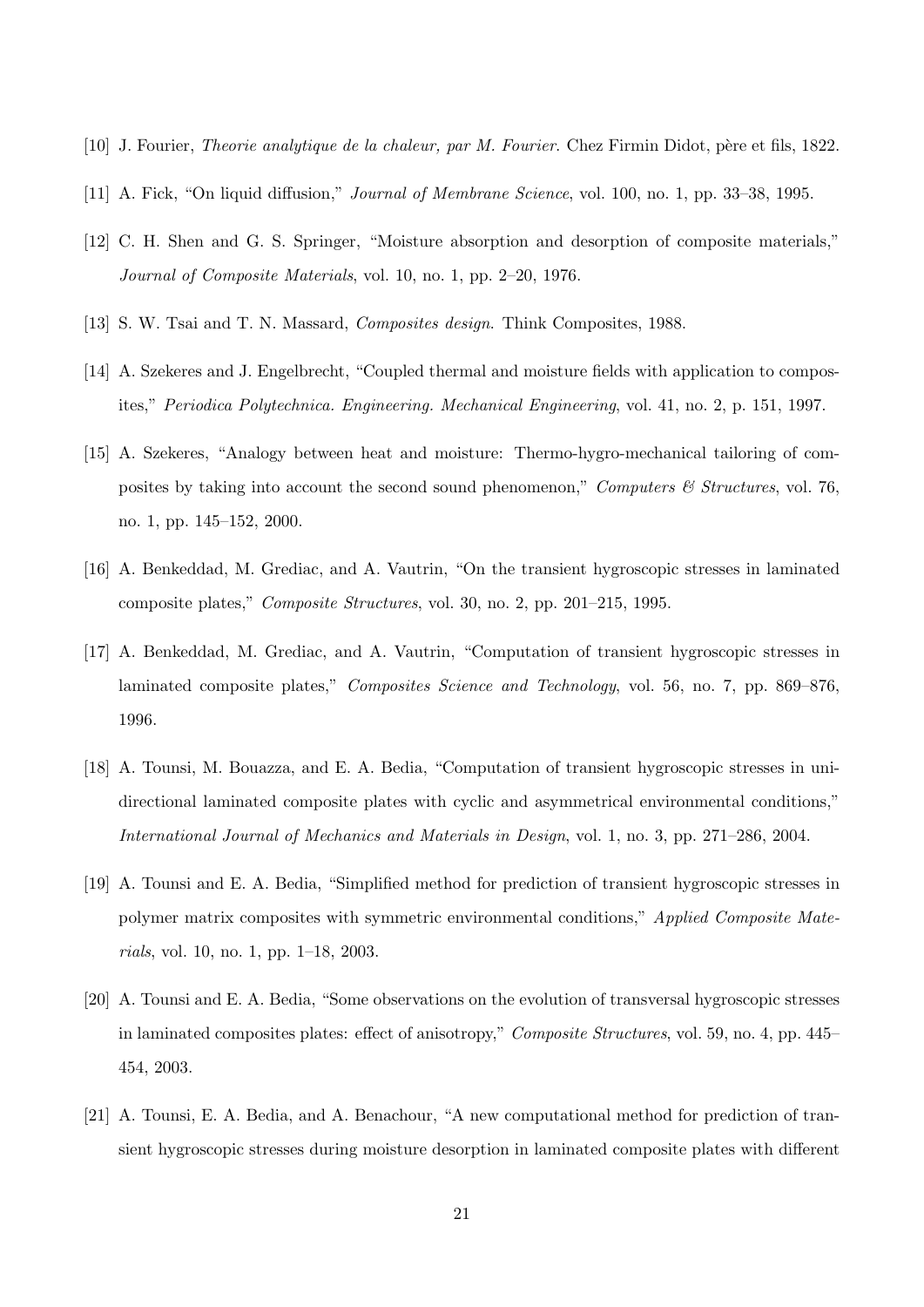degrees of anisotropy," Journal of Thermoplastic Composite Materials, vol. 18, no. 1, pp. 37–58, 2005.

- [22] E. A. Bedia, W. Han, and G. Verchery, "An asymptotic characterisation of the moisture diffusion in polymer matrix composites with cyclic environmental conditions," Composite Structures, vol. 49, no. 3, pp. 269–274, 2000.
- [23] B. Boukhoulda, E. A. Bedia, and K. Madani, "The effect of fiber orientation angle in composite materials on moisture absorption and material degradation after hygrothermal ageing," Composite Structures, vol. 74, no. 4, pp. 406–418, 2006.
- [24] B. Patel, M. Ganapathi, and D. Makhecha, "Hygrothermal effects on the structural behaviour of thick composite laminates using higher-order theory," Composite Structures, vol. 56, no. 1, pp. 25–34, 2002.
- [25] S. Lo, W. Zhen, Y. Cheung, and C. Wanji, "Hygrothermal effects on multilayered composite plates using a refined higher order theory," Composite Structures, vol. 92, no. 3, pp. 633–646, 2010.
- [26] E. Carrera, "Theories and finite elements for multilayered, anisotropic, composite plates and shells," Archives of Computational Methods in Engineering, vol. 9, no. 2, pp. 87–140, 2002.
- [27] E. Carrera, "Theories and finite elements for multilayered plates and shells: a unified compact formulation with numerical assessment and benchmarking," Archives of Computational Methods in Engineering, vol. 10, no. 3, pp. 215–296, 2003.
- [28] E. Carrera, M. Cinefra, and F. A. Fazzolari, "Some results on thermal stress of layered plates and shells by using Unified Formulation," Journal of Thermal Stresses, vol. 36, no. 6, pp. 589–625, 2013.
- [29] M. Cinefra, S. Valvano, and E. Carrera, "Heat conduction and thermal stress analysis of laminated composites by a variable kinematic MITC9 shell element," Curved and Layered Structures, vol. 2, no. 1, pp. 301–320, 2015.
- [30] K. J. Bathe, P. S. Lee, and J. F. Hiller, "Towards improving the MITC9 shell element," Computers & Structures, vol. 81, no. 8, pp. 477–489, 2003.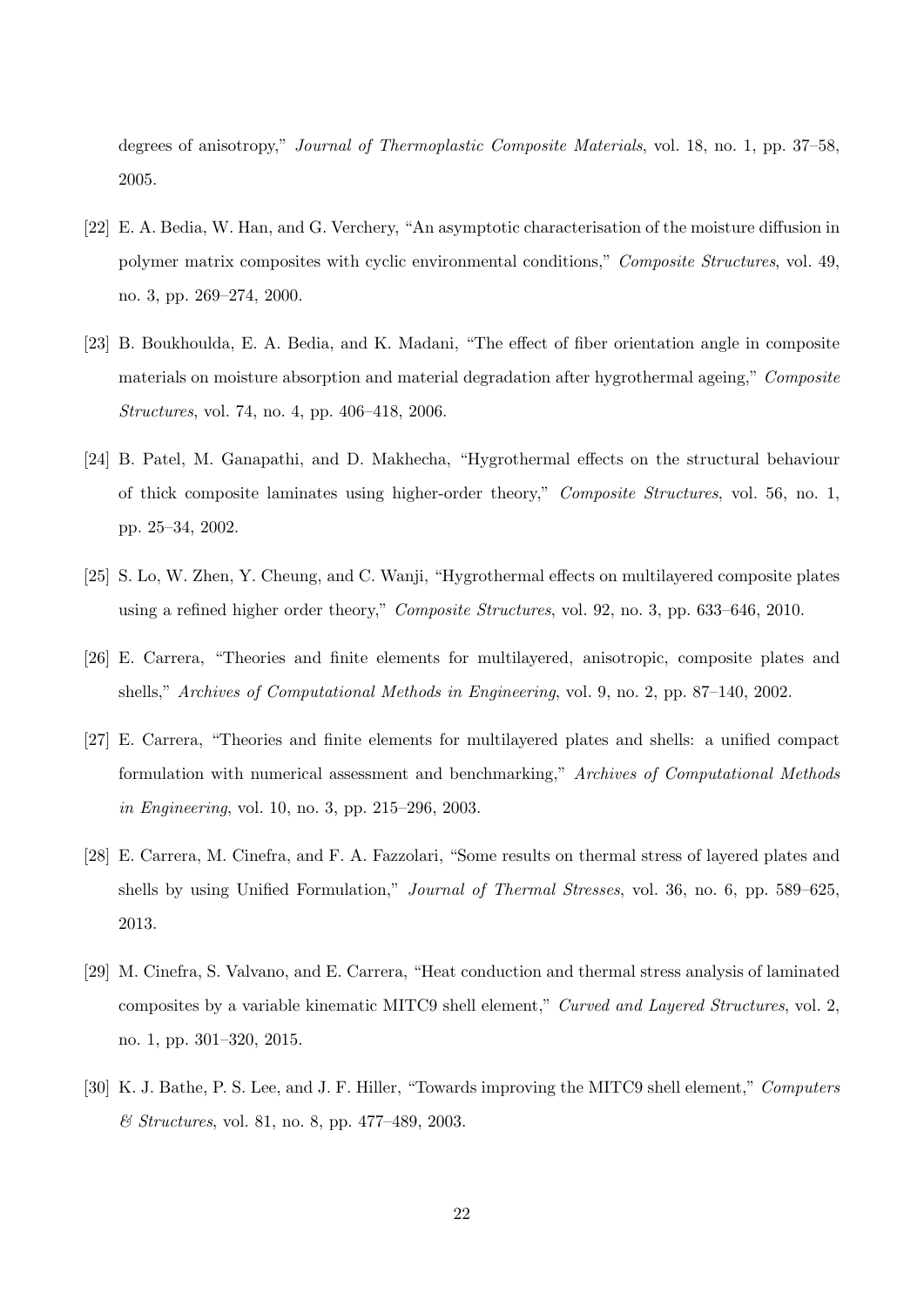- [31] C. Chinosi and L. Della Croce, "Mixed-interpolated elements for thin shells," *Communications in* Numerical Methods in Engineering, vol. 14, no. 12, pp. 1155–1170, 1998.
- [32] H. C. Huang, "Membrane locking and assumed strain shell elements," Computers & Structures, vol. 27, no. 5, pp. 671–677, 1987.
- [33] P. Panasz and K. Wisniewski, "Nine-node shell elements with 6 dofs/node based on two-level approximations. part i: Theory and linear tests," Finite Elements in Analysis and Design, vol. 44, no. 12, pp. 784–796, 2008.
- [34] E. Carrera, M. Cinefra, G. Li, and G. Kulikov, "MITC9 shell finite elements with miscellaneous through-the-thickness functions for the analysis of laminated structures," Composite Structures, vol. 154, pp. 360–373, 2016.
- [35] J. Reddy, Mechanics of laminated composite plates and shells. Theory and Analysis. CRC Press,  $2^{nd}$  ed., 2004.
- [36] E. Reissner, "The effect of transverse shear deformation on the bending of elastic plates," Journal of Applied Mechanics, vol. 12, no. 2, pp. 69–77, 1945.
- [37] R. D. Mindlin, "Influence of rotatory inertia and shear on flexural motions of isotropic, elastic plates," ASME Journal of Applied Mechanics, vol. 18, pp. 31–38, 1951.
- [38] G. Kirchhoff, "Über das gleichgewicht und die bewegung einer elastishen scheibe," Journal für die reine und angewandte Mathematik, vol. 40, pp. 51–88, 1850.
- [39] H. Murakami, "Laminated composite plate theory with improved in-plane responses," Journal of Applied Mechanics, vol. 53, no. 3, pp. 661–666, 1986.
- [40] I. Babuska, B. A. Szabo, and I. N. Katz, "The p-version of the finite element method," SIAM Journal on Numerical Analysis, vol. 18, no. 3, pp. 515–545, 1981.
- [41] A. Pagani, A. de Miguel, M. Petrolo, and E. Carrera, "Analysis of laminated beams via Unified Formulation and Legendre polynomial expansions," Composite Structures, vol. 156, pp. 78 – 92, 2016.
- [42] L. Demasi, "Mixed plate theories based on the Generalized Unified Formulation.: Part ii: Layerwise theories," Composite Structures, vol. 87, no. 1, pp.  $12 - 22$ , 2009.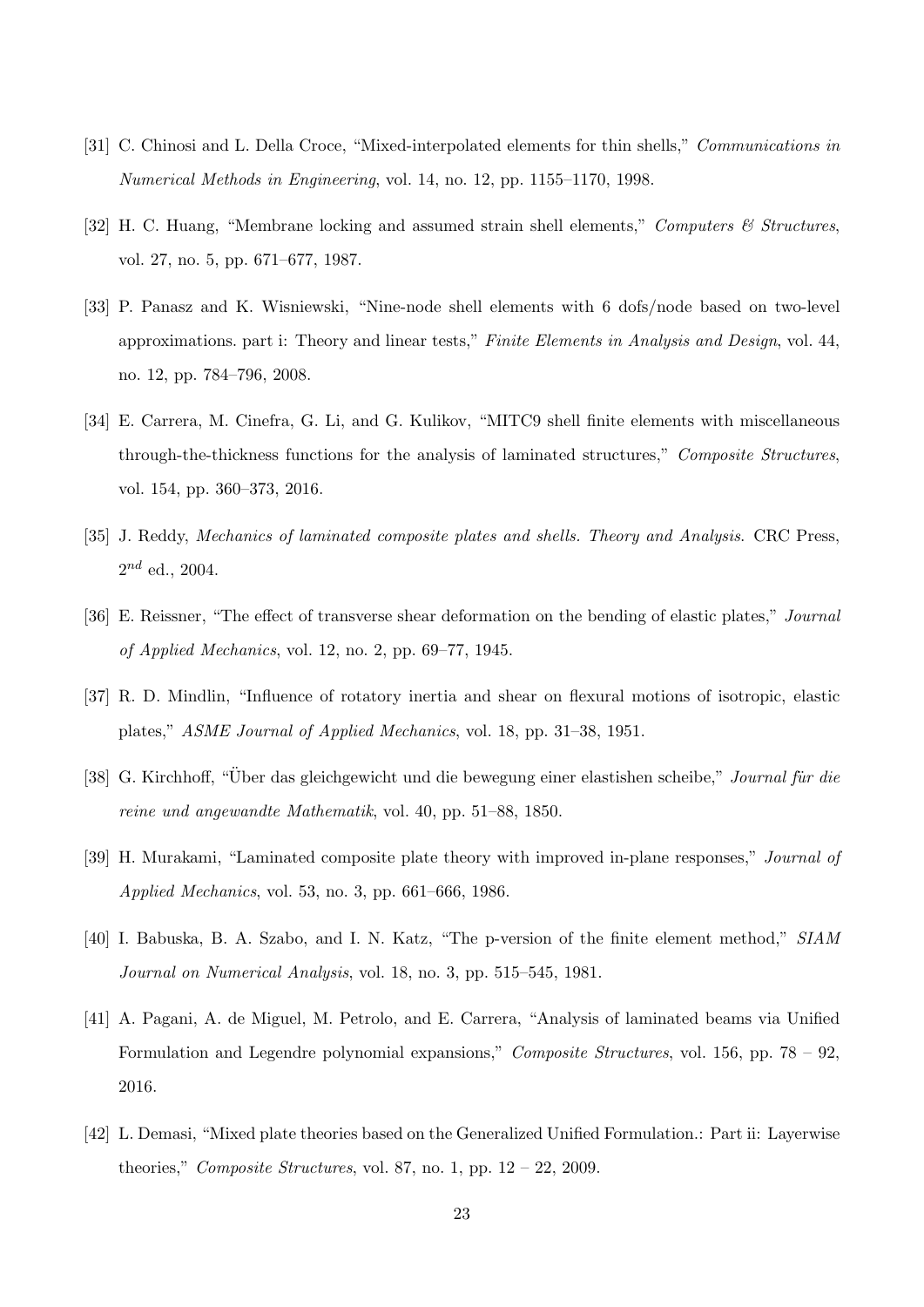- [43] E. Carrera and G. Giunta, "Hierarchical evaluation of failure parameters in composite plates," AIAA Journal, vol. 47, no. 3, pp. 692–702, 2009.
- [44] G. Kulikov and S. Plotnikova, "Exact 3D stress analysis of laminated composite plates by sampling surfaces method," Composite Structures, vol. 94, no. 12, pp. 3654–3663, 2012.
- [45] G. Kulikov and S. Plotnikova, "Advanced formulation for laminated composite shells: 3D stress analysis and rigid-body motions," Composite Structures, vol. 95, pp. 236–246, 2013.
- [46] G. Kulikov and S. Plotnikova, "Hybrid-mixed ans finite elements for stress analysis of laminated composite structures: Sampling surfaces plate formulation," Computer Methods in Applied Mechanics and Engineering, vol. 303, pp. 374–399, 2016.
- [47] M. Cinefra, S. Valvano, and E. Carrera, "Thermal stress analysis of laminated structures by a variable kinematic MITC9 shell element," Journal of Thermal Stresses, vol. 39, no. 2, pp. 121– 141, 2016.
- [48] E. Carrera, F. Fazzolari, and M. Cinefra, Thermal Stress Analysis of Composite Beams, Plates and Shells. Elsevier, 2015.
- [49] M. Cinefra, E. Carrera, L. Della Croce, and C. Chinosi, "Refined shell elements for the analysis of functionally graded structures," Composite Structures, vol. 94, pp. 415–422, 2012.
- [50] M. Cinefra, C. Chinosi, and L. Della Croce, "Mitc9 shell elements based on refined theories for the analysis of isotropic cylindrical structures," Mechanics of Advanced Materials and Structures, vol. 20, pp. 91–100, 2013.
- [51] M. Cinefra and E. Carrera, "Shell finite elements with different through-the-thickness kinematics for the linear analysis of cylindrical multilayered structures," International Journal for Numerical Methods in Engineering, vol. 93, pp. 160–182, 2013.
- [52] M. Cinefra, "Free-vibration analysis of laminated shells via refined mitc9 elements," Mechanics of Advanced Materials and Structures, vol. 23, no. 9, pp. 937–947, 2016.
- [53] M. Cinefra and S. Valvano, "A variable kinematic doubly-curved MITC9 shell element for the analysis of laminated composites," Mechanics of Advanced Materials and Structures, vol. 23, no. 11, pp. 1312–1325, 2016.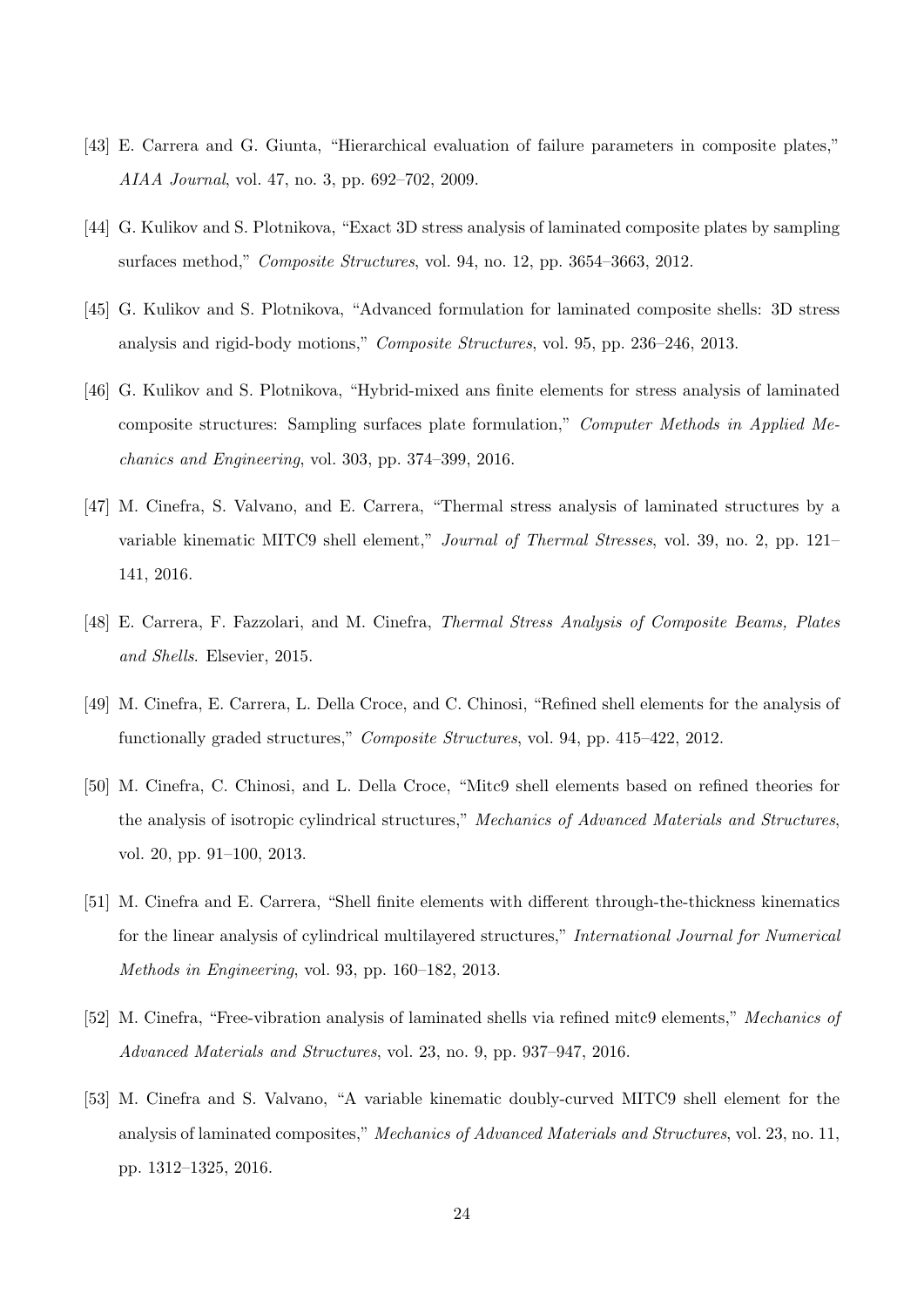- [54] K. Bhaskar, T. Varadan, and J. Ali, "Thermoelastic solutions for orthotropic and anisotropic composite laminates," Composites Part B: Engineering, vol. 27, no. 5, pp. 415–420, 1996.
- [55] F. Jacquemin and A. Vautrin, "A closed-form solution for the internal stresses in thick composite cylinders induced by cyclical environmental conditions," Composite Structures, vol. 58, no. 1, pp. 1–9, 2002.
- [56] E. Carrera, M. Cinefra, M. Petrolo, and A. Lamberti, "Best theory diagrams for multilayered plates considering multifield analysis," Journal of Intelligent Material Systems and Structures, vol. In Press.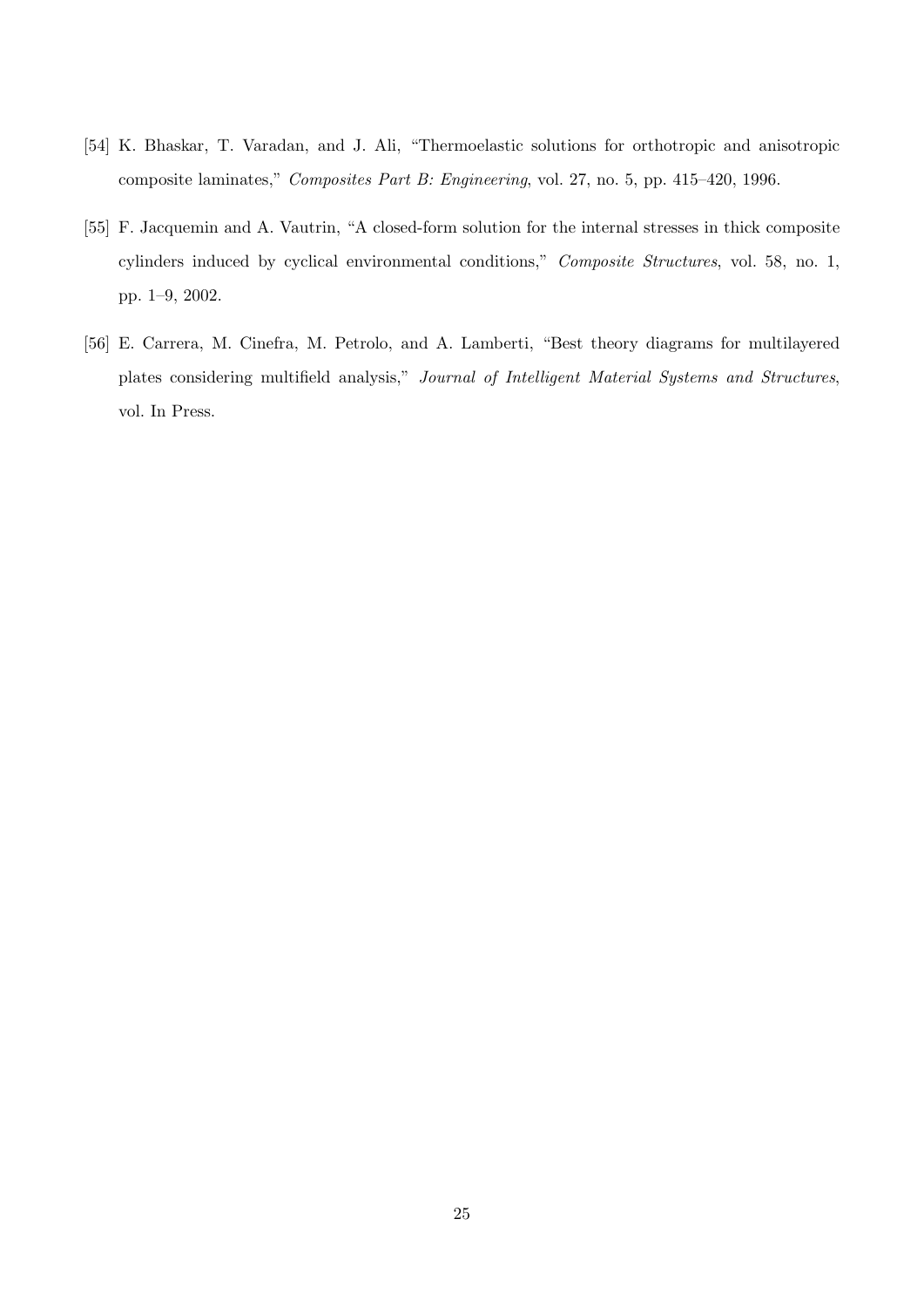|                                                    |                                                           |                                  | $z^0$ $z^1 \to z^N$ $(-1)^k \zeta_k$ $\sin\left(\frac{z\pi}{h}\right) \to \sin\left(\frac{nz\pi}{h}\right)$ | $\cos\left(\frac{z\pi}{h}\right) \rightarrow \cos\left(\frac{nz\pi}{h}\right)$ | $e^{(z/h)} \rightarrow e^{(nz/h)}$                       |
|----------------------------------------------------|-----------------------------------------------------------|----------------------------------|-------------------------------------------------------------------------------------------------------------|--------------------------------------------------------------------------------|----------------------------------------------------------|
| ETn<br>ETnZ<br>ESn<br>ESnZ                         | $\times$<br>$\times$                                      | $\times$<br>$\times$             | $\times$<br>$\times$                                                                                        | $\times$<br>$\times$<br>$\times$<br>$\times$                                   | $\times$<br>$\times$<br>$\times$<br>$\times$             |
| ECn<br>ECnZ<br>ESnCn<br>ESnCnZ<br>ETnSnCn          | $\times$<br>$\times$<br>$\times$<br>$\times$<br>$\sqrt{}$ | $\times$<br>$\times$<br>$\times$ | $\times$<br>$\times$                                                                                        |                                                                                | $\times$<br>$\times$<br>$\times$<br>$\times$<br>$\times$ |
| ETnSnCnZ<br>EEXPn<br>EEXPnZ<br>ETnEXPn<br>ETnEXPnZ | $\times$<br>$\times$                                      | $\times$<br>$\times$             | $\times$<br>$\times$<br>$\times$<br>$\times$                                                                | $\times$<br>$\times$<br>$\times$<br>$\times$                                   | $\times$                                                 |

Table 1: Expansion terms of the ESL models.

Table 2: Assumed mechanical/thermal properties of the lamina [54].

|    |     |         | $E_L/E_T$ $G_{LT}/E_T$ $G_{LT}/E_T$ $\nu_{LT}/\nu_{TT}$ $\alpha_T/\alpha_L$ $K_L/K_T$ |                 |
|----|-----|---------|---------------------------------------------------------------------------------------|-----------------|
| 25 | 0.5 | $0.2 -$ | 0.25                                                                                  | 1125 36.42/0.96 |

Table 3: Mesh convergence study, displacement and stress evaluation, LGD4, composite plates with  $a/h = 100$  subjected to thermal load. Assumed linear temperature profiles are used.

| a/h | Mesh         | $\bar{w}$                                          | $\bar{\sigma}_{xx}$                                | $\bar{\sigma}_{xz}$             |
|-----|--------------|----------------------------------------------------|----------------------------------------------------|---------------------------------|
|     |              | $\left(\frac{a}{2},\frac{b}{2},\frac{h}{2}\right)$ | $\left(\frac{a}{2},\frac{b}{2},\frac{h}{2}\right)$ | $(0, \frac{b}{2}, \frac{h}{6})$ |
|     | $4\times4$   | 10.26                                              | 981.7                                              | 7.166                           |
|     | $6\times 6$  | 10.26                                              | 972.6                                              | 7.115                           |
| 100 | $8\times8$   | 10.26                                              | 969.5                                              | 7.097                           |
|     | $10\times10$ | 10.26                                              | 968.0                                              | 7.088                           |
|     | Bhaskar[54]  | 10.26                                              | 965.4                                              | 7.073                           |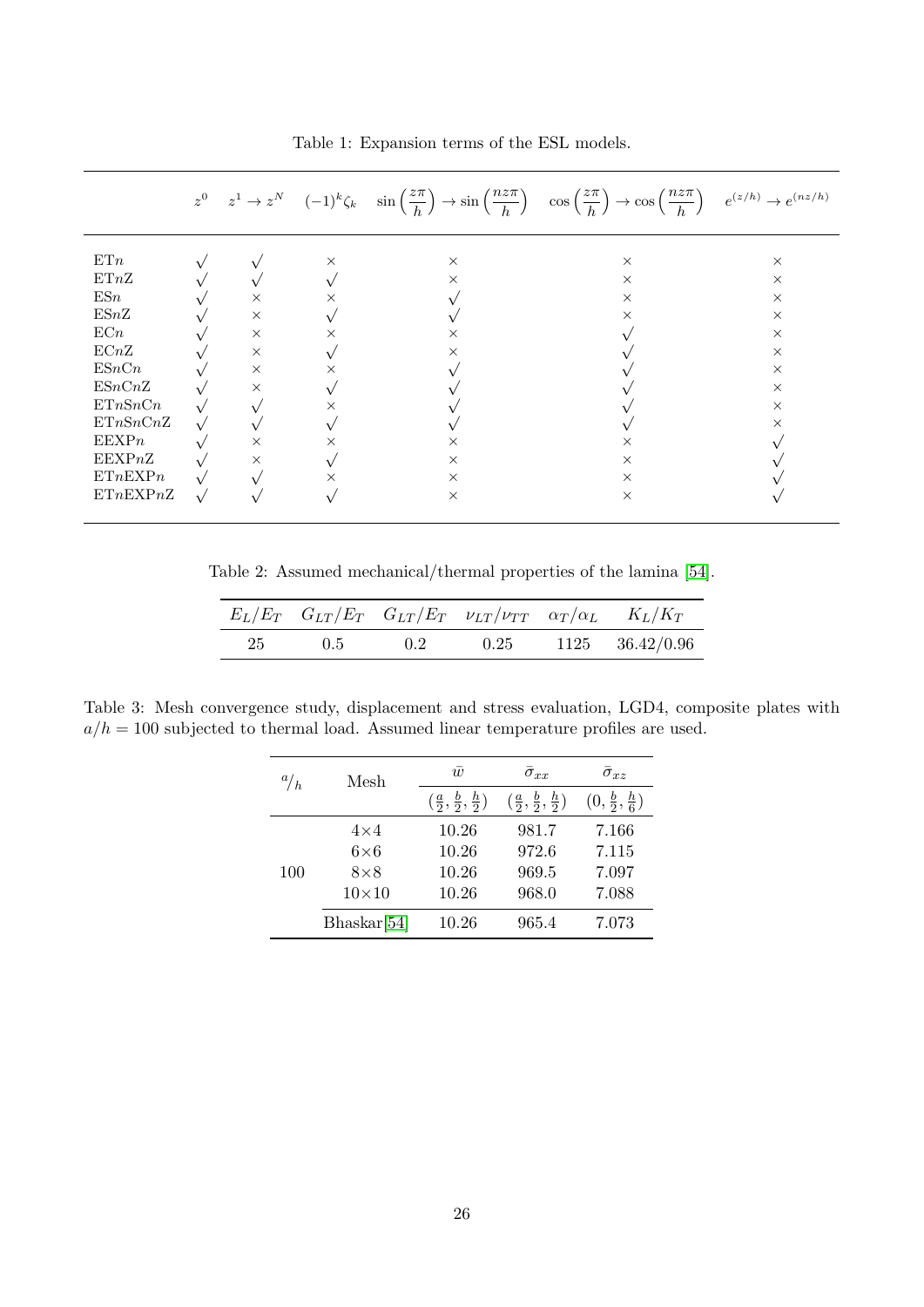| a/h            | Model            |                         | Assumed profiles               |                                  |                         | Calculated profiles            |                                  |                |
|----------------|------------------|-------------------------|--------------------------------|----------------------------------|-------------------------|--------------------------------|----------------------------------|----------------|
|                |                  | $\mathcal{S}_{\bar{w}}$ | ${}^\dagger \bar{\sigma}_{xx}$ | ${}^{\ddagger}\bar{\sigma}_{xz}$ | $\mathcal{S}_{\bar{w}}$ | ${}^\dagger \bar{\sigma}_{xx}$ | ${}^{\ddagger}\bar{\sigma}_{xz}$ | $N_{exp}$      |
|                | SaS4             | 96.73                   | 1385                           | 64.21                            | 48.88                   | 456.5                          | 30.24                            | 10             |
|                | SaS <sub>5</sub> | 96.78                   | 1393                           | 63.95                            | 48.85                   | 487.9                          | 30.01                            | 13             |
| $\overline{2}$ | LGD1             | 89.25                   | 641.8                          | 42.56                            | 44.17                   | 34.58                          | 31.70                            | 16             |
|                | LGD4             | 96.78                   | 1393                           | 63.95                            | 48.85                   | 487.9                          | 30.01                            | 13             |
|                | $*LGD4$          | 96.784                  | 1389.6                         | 63.823                           | 48.908                  | 488.56                         | 30.009                           | 13             |
|                | Bhaskar[54]      | 96.79                   | 1390                           | 63.92                            |                         |                                |                                  |                |
|                | SaS4             | 17.39                   | 1029                           | 60.66                            | 16.40                   | 949.4                          | 57.18                            | 10             |
|                | SaS <sub>5</sub> | 17.39                   | 1029                           | 60.66                            | 16.40                   | 950.5                          | 57.19                            | 13             |
| 10             | LGD1             | 17.63                   | 906.7                          | 58.78                            | 16.67                   | 811.9                          | 56.35                            | $\overline{4}$ |
|                | LGD4             | 17.39                   | 1029                           | 60.66                            | 16.40                   | 950.5                          | 57.19                            | 13             |
|                | $*LGD4$          | 17.392                  | 1026.3                         | 60.540                           | 16.395                  | 947.96                         | 57.070                           | 13             |
|                | Bhaskar[54]      | 17.39                   | 1026                           | 60.54                            |                         |                                |                                  |                |
|                | SaS4             | 10.26                   | 968.0                          | 7.088                            | 10.25                   | 967.2                          | 7.084                            | 10             |
|                | SaS <sub>5</sub> | 10.26                   | 968.0                          | 7.088                            | 10.25                   | 967.2                          | 7.084                            | 13             |
|                | LGD1             | 10.91                   | 895.7                          | 6.883                            | 10.91                   | 894.6                          | 6.880                            | $\overline{4}$ |
| 100            | LGD4             | 10.26                   | 968.0                          | 7.088                            | 10.25                   | 967.2                          | 7.084                            | 13             |
|                | $*LGD4$          | 10.260                  | 965.37                         | 7.0732                           | 10.253                  | 964.55                         | 7.0688                           | 13             |
|                | Bhaskar[54]      | 10.26                   | 965.4                          | 7.073                            |                         |                                |                                  |                |

Table 4: Displacement and stress evaluation of three-layer composite square plates with various  $a/h$ subjected to thermal load, obtained with LW models. Assumed linear and calculated profiles are used.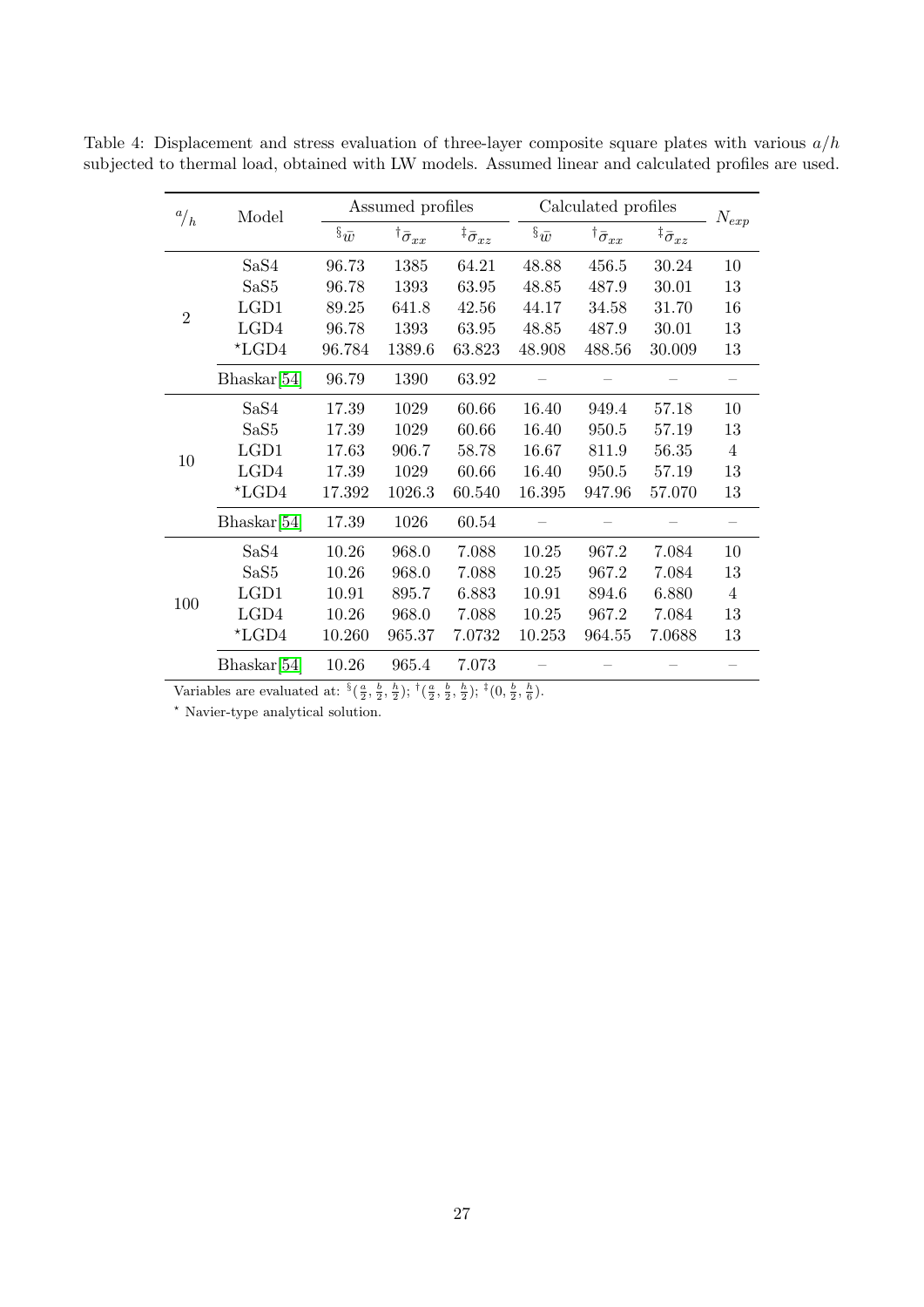Table 5: Displacement and stress evaluation of three-layer composite square plates with various  $a/h$ subjected to thermal load, obtained with ESL models  $ETn(Z)$ . Calculated temperature profiles are used.

| $a/h$          | Model                     | $\S_{\bar{w}}$ | $\dagger_{\bar{\sigma}_{xx}}$ | ${}^{\ddagger}\bar{\sigma}_{xz}$ | $N_{exp}$      |
|----------------|---------------------------|----------------|-------------------------------|----------------------------------|----------------|
|                | $FSDT_c$                  | 20.36          | $-281.6$                      | 22.10                            | $2*$           |
|                | $ET4_c$                   | 49.30          | 411.4                         | 23.97                            | 5              |
|                | $ET7_c$                   | 48.87          | 493.1                         | 22.11                            | 8              |
| $\overline{2}$ | $ET3Z_c$                  | 50.09          | 405.1                         | 23.43                            | 5              |
|                | $ET5Z_c$                  | 48.75          | 444.0                         | 31.34                            | 7              |
|                | $ET7Z_c$                  | 48.79          | 489.6                         | 31.01                            | 9              |
|                | $\star$ LGD4 <sub>c</sub> | 48.908         | 488.56                        | 30.009                           | 13             |
|                | $FSDT_c$                  | 17.26          | 962.7                         | 26.41                            | $2^*$          |
|                | $ET3_c$                   | 15.95          | 919.4                         | 34.62                            | $\overline{4}$ |
| 10             | $ET4_c$                   | 15.93          | 944.0                         | 34.55                            | $\overline{5}$ |
|                | $ET3Z_c$                  | 16.41          | 924.8                         | 50.44                            | 5              |
|                | $ET4Z_c$                  | 16.38          | 948.5                         | 50.02                            | 6              |
|                | $\star$ LGD4 <sub>c</sub> | 16.395         | 947.96                        | 57.070                           | 13             |
|                | $FSDT_c$                  | 15.05          | 1193                          | 3.071                            | $2^*$          |
|                | ET3 <sub>c</sub>          | 10.25          | 966.8                         | 4.149                            | $\overline{4}$ |
|                | ET4 <sub>c</sub>          | 10.25          | 967.1                         | 4.149                            | 5              |
| 100            | $ET2Z_c$                  | 10.25          | 966.3                         | 6.656                            | $\overline{4}$ |
|                | $ET3Z_c$                  | 10.25          | 966.9                         | 6.260                            | 5              |
|                | $ET4Z_c$                  | 10.25          | 967.2                         | 6.260                            | $\!6\,$        |
|                | $\star$ LGD4 <sub>c</sub> | 10.253         | 964.55                        | 7.0688                           | 13             |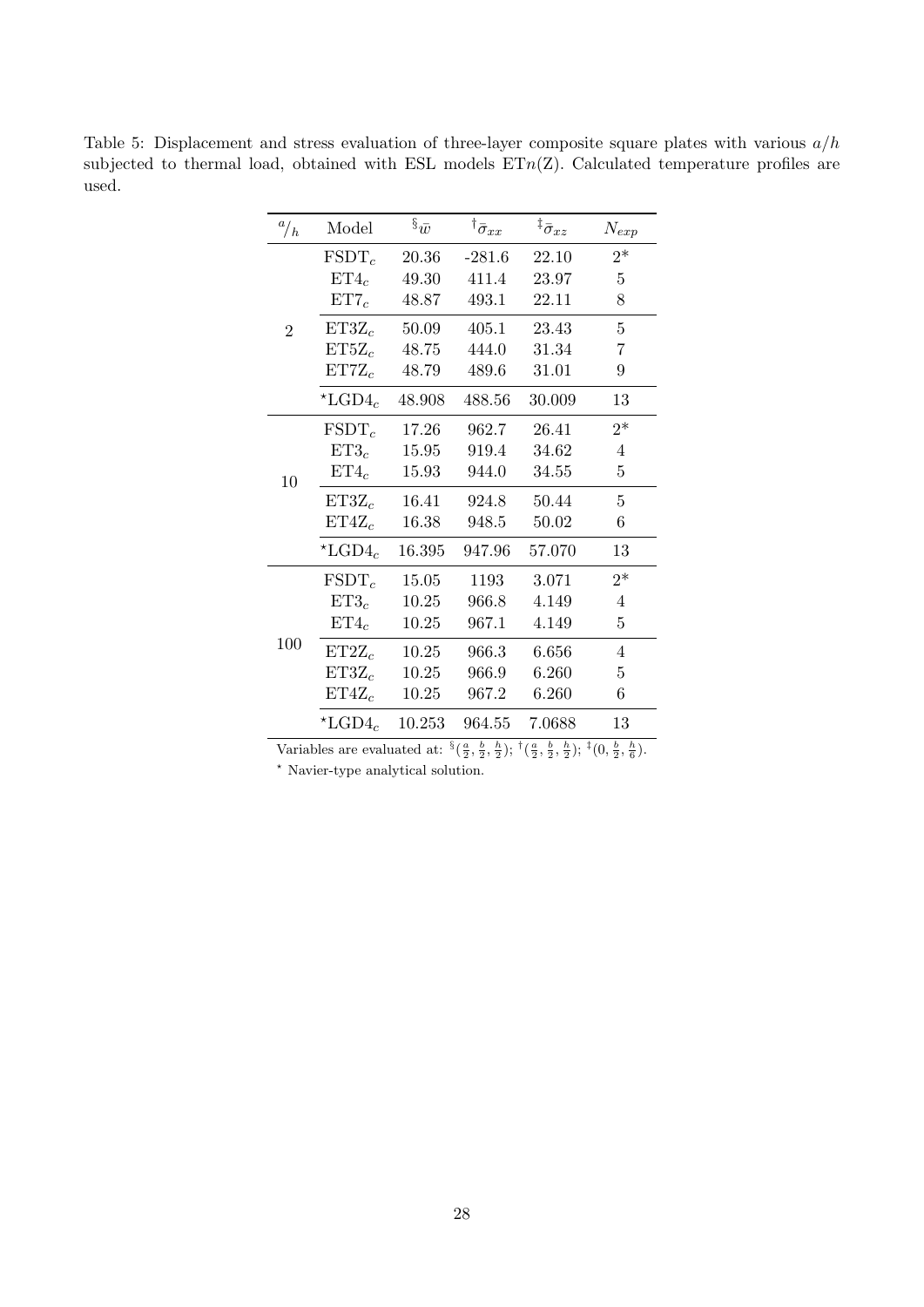Table 6: Displacement and stress evaluation of three-layer composite square plates with various  $a/h$ subjected to thermal load, obtained with ESL models EExpnZ and ET1ExpnZ. Calculated temperature profiles are used.

| $a/_{h}$       | Model                     | $\sqrt[5]{w}$ | $\dagger \bar{\sigma}_{xx}$ | ${}^{\ddagger}\bar{\sigma}_{xz}$ | $N_{exp}$ |
|----------------|---------------------------|---------------|-----------------------------|----------------------------------|-----------|
|                | $EExp3Z_c$                | 48.66         | 429.7                       | 30.22                            | 5         |
|                | $EExp5Z_c$                | 48.50         | 459.0                       | 22.06                            | 7         |
|                | $EExp7Z_c$                | 48.77         | 472.6                       | 37.32                            | 9         |
| $\overline{2}$ | $ET1Exp3Z_c$              | 47.95         | 454.4                       | 24.52                            | 6         |
|                | $ET1Exp5Z_c$              | 48.74         | 521.3                       | 31.09                            | 8         |
|                | $ET1Exp6Z_c$              | 48.74         | 482.1                       | 33.37                            | 9         |
|                | $\star$ LGD4 <sub>c</sub> | 48.908        | 488.56                      | 30.009                           | 13        |
|                | $EExp3Z_c$                | 16.38         | 905.7                       | 58.85                            | 5         |
|                | $EExp5Z_c$                | 16.38         | 941.2                       | 48.90                            | 7         |
| 10             | $EExp7Z_c$                | 16.39         | 948.6                       | 52.27                            | 9         |
|                | $ET1Exp3Z_c$              | 16.38         | 960.8                       | 50.21                            | 6         |
|                | $ET1Exp5Z_c$              | 16.39         | 951.5                       | 51.76                            | 8         |
|                | $\star$ LGD4 <sub>c</sub> | 16.395        | 947.96                      | 57.070                           | 13        |
|                | $EExp3Z_c$                | 9.705         | 855.8                       | 17.54                            | 5         |
|                | $EExp5Z_c$                | 10.25         | 962.4                       | 5.074                            | 7         |
| 100            | $EExp7Z_c$                | 10.25         | 966.6                       | 6.515                            | 9         |
|                | $ET1Exp3Z_c$              | 10.25         | 970.3                       | 6.254                            | 6         |
|                | $ET1Exp5Z_c$              | 10.25         | 967.3                       | 6.380                            | 8         |
|                | $\star$ LGD4 <sub>c</sub> | 10.253        | 964.55                      | 7.0688                           | 13        |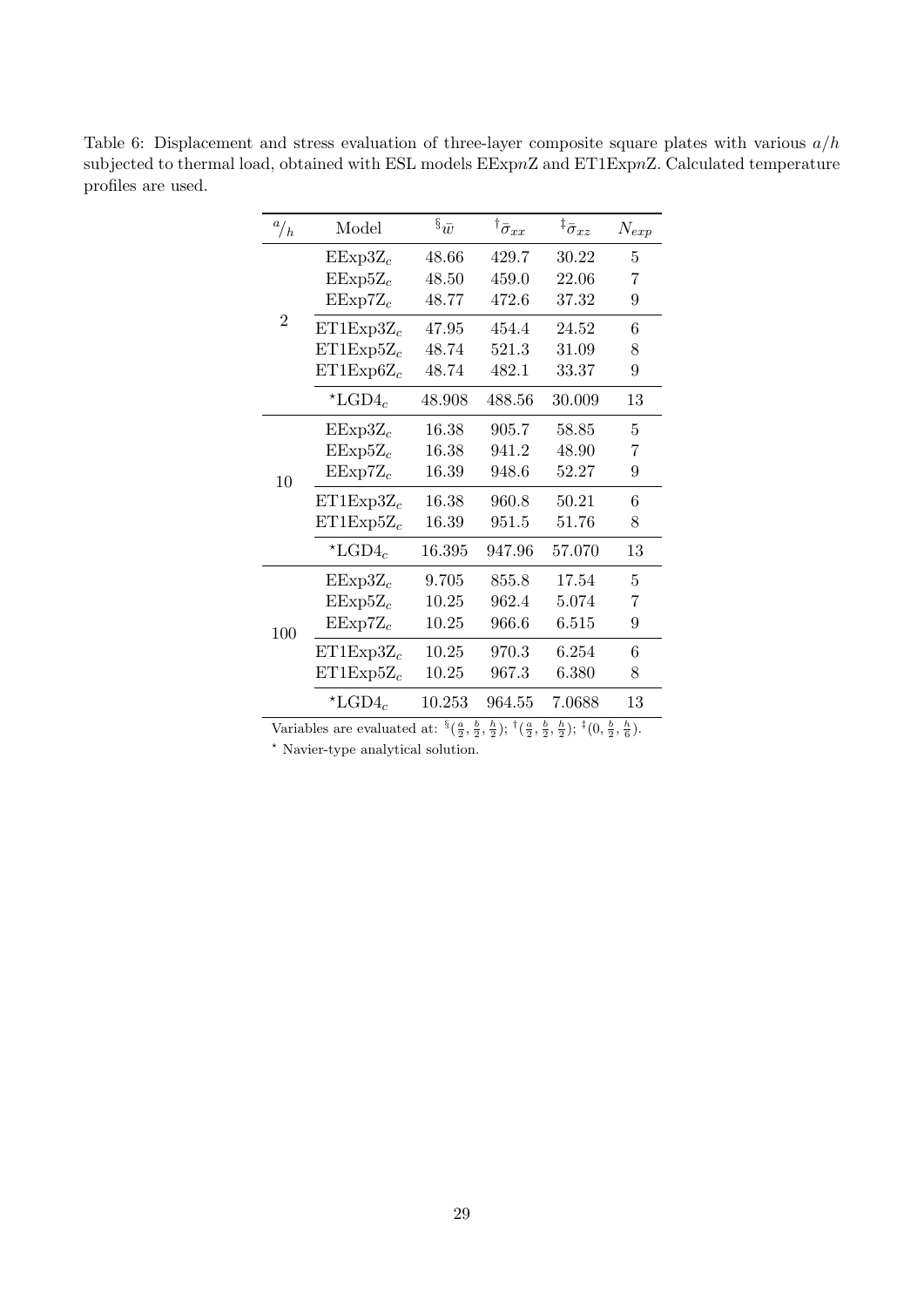Table 7: Displacement and stress evaluation of three-layer composite square plates with various  $a/h$ under thermal load, obtained with ESL models ESnCnZ and ET1SnCnZ. Calculated temperature profiles are used.

| $^a\!/_h$      | Model                     | $\sqrt[3]{w}$ | $\dagger \bar{\sigma}_{xx}$ | ${}^{\ddagger}\bar{\sigma}_{xz}$ | $N_{exp}$      |
|----------------|---------------------------|---------------|-----------------------------|----------------------------------|----------------|
|                | $ES1C1Z_c$                | 44.69         | -11.88                      | 31.46                            | 4              |
|                | $ES3C3Z_c$                | 48.62         | 445.5                       | 40.80                            | 8              |
|                | $ES5C5Z_c$                | 48.83         | 494.2                       | 30.70                            | 12             |
| $\overline{2}$ | $ET1S1C1Z_c$              | 48.66         | 375.1                       | 24.44                            | 5              |
|                | $ET1S3C3Z_c$              | 48.84         | 467.8                       | 30.67                            | 9              |
|                | $ET1S4C4Z_c$              | 48.83         | 488.6                       | 30.90                            | 11             |
|                | $\star$ LGD4 <sub>c</sub> | 48.908        | 488.56                      | 30.009                           | 13             |
|                | $ES1C1Z_c$                | 12.94         | 430.5                       | 58.02                            | $\overline{4}$ |
|                | $ES3C3Z_c$                | 16.36         | 943.0                       | 57.05                            | 8              |
|                | $ES5C5Z_c$                | 16.39         | 950.3                       | 55.54                            | 12             |
| 10             | $ET1S1C1Z_c$              | 16.57         | 860.5                       | 51.26                            | 5              |
|                | $ET1S3C3Z_c$              | 16.39         | 946.6                       | 53.62                            | 9              |
|                | $ET1S5C5Z_c$              | 16.39         | 950.3                       | 55.57                            | 13             |
|                | $\star$ LGD4 <sub>c</sub> | 16.395        | 947.96                      | 57.070                           | 13             |
|                | $ES1C1Z_c$                | 0.4448        | $-349.0$                    | 8.452                            | $\overline{4}$ |
|                | $ES3C3Z_c$                | 9.241         | 838.0                       | 35.87                            | 8              |
|                | $ES5C5Z_c$                | 10.25         | 966.9                       | 6.981                            | 12             |
| 100            | $ET1S1C1Z_c$              | 10.34         | 890.0                       | 6.354                            | 5              |
|                | $ET1S3C3Z_c$              | 10.25         | 964.5                       | 6.611                            | 9              |
|                | $ET1S5C5Z_c$              | 10.25         | 967.1                       | 6.872                            | 13             |
|                | $\star$ LGD4.             | 10.253        | 964.55                      | 7.0688                           | 13             |

Table 8: Mechanical properties of T300/5208 composite lamina

|       |       | $E_1(\text{GPa})$ $E_2, E_3(\text{GPa})$ $G_{12}, G_{13}(\text{GPa})$ $G_{23}(\text{GPa})$ $\nu_{12}, \nu_{13}$ $\nu_{23}$ |      |             |  |
|-------|-------|----------------------------------------------------------------------------------------------------------------------------|------|-------------|--|
| - 181 | -10.3 | 7.17                                                                                                                       | 2.39 | $0.28$ 0.43 |  |

Table 9: Hygroscopic properties of T300/5208 composite lamina [13]

| $\beta_{11}$       | $\beta_{22}, \beta_{33}$ | $D_{11}$                                | $D_{22}, D_{33}$ |
|--------------------|--------------------------|-----------------------------------------|------------------|
| $(wt.\%H_2O)^{-1}$ | $(wt.\%H_2O)^{-1}$       | $\rm (mm^2/s)$                          | $\rm (mm^2/s)$   |
|                    | 0.006                    | $2.87\times10^{-8}$ $1.63\times10^{-8}$ |                  |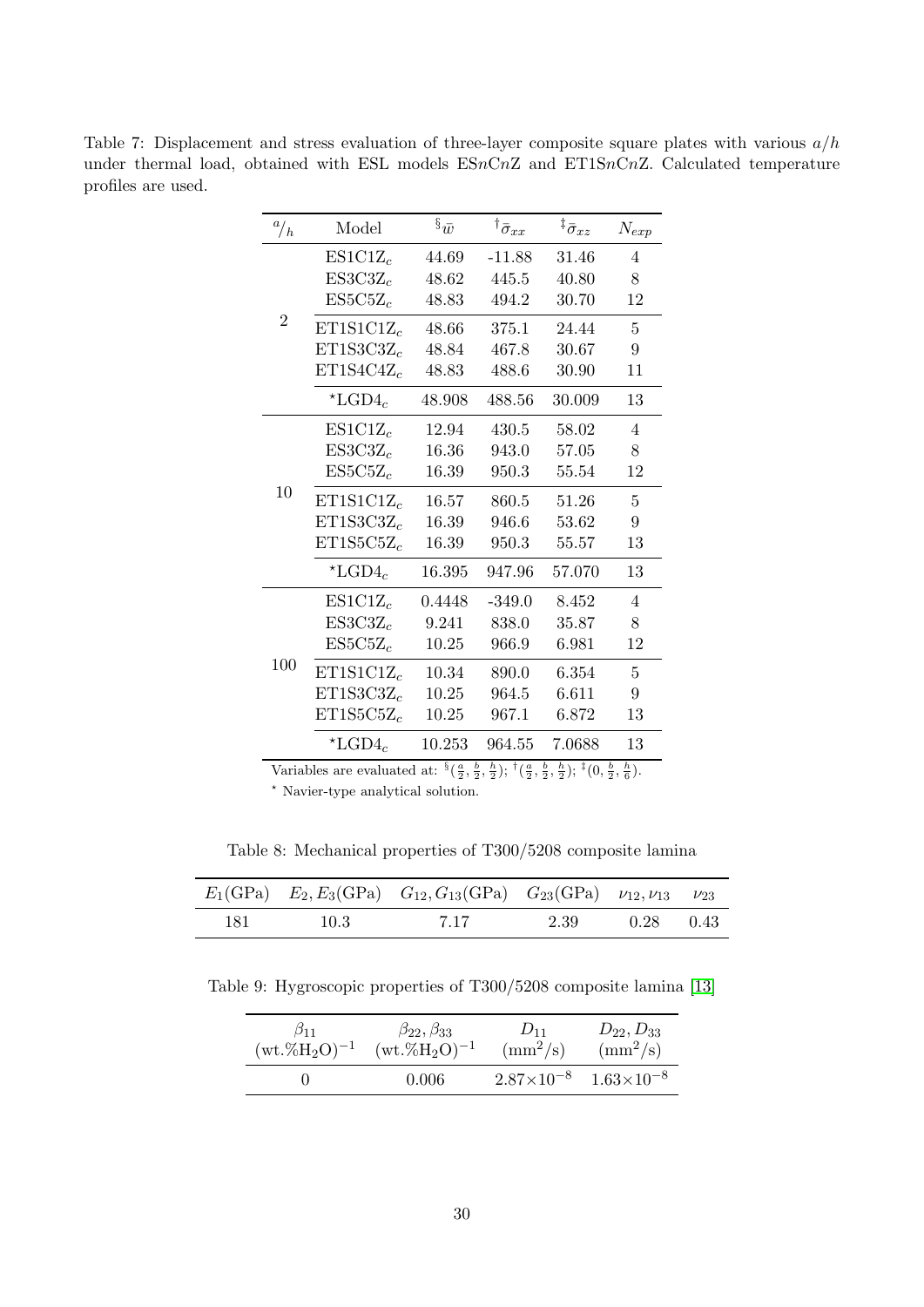|                |                  | Assumed profiles |                          | Calculated profiles       |                 |                         |                           |                |
|----------------|------------------|------------------|--------------------------|---------------------------|-----------------|-------------------------|---------------------------|----------------|
| a/h            | Model            | $\mathcal{S}_w$  | ${}^\dagger \sigma_{xx}$ | ${}^\ddagger \sigma_{xz}$ | $\mathcal{S}_w$ | ${}^\dagger\sigma_{xx}$ | ${}^\ddagger \sigma_{xz}$ | $N_{exp}$      |
|                |                  | $10^{-3}$ mm     | MPa                      | MPa                       | $10^{-3}$ mm    | MPa                     | MPa                       |                |
|                | Sa <sub>S4</sub> | 148.2            | 106.6                    | 9.387                     | 112.1           | 71.42                   | 5.609                     | 10             |
|                | SaS <sub>5</sub> | 148.2            | 106.5                    | 9.461                     | 112.1           | 71.42                   | 5.609                     | 13             |
| $\overline{2}$ | Sa <sub>S6</sub> | 148.2            | 106.5                    | 9.462                     | 112.1           | 71.41                   | 5.612                     | 16             |
|                | $_{\rm LGD1}$    | 144.0            | 66.79                    | 3.996                     | 108.3           | 38.04                   | 2.821                     | $\overline{4}$ |
|                | LGD4             | 148.2            | 106.5                    | 9.461                     | 112.1           | 71.42                   | 5.609                     | 13             |
|                | $*_{\rm LGD4}$   | 148.68           | 105.56                   | 9.4418                    | 112.11          | 71.238                  | 5.5973                    | 13             |
|                | SaS4             | 73.08            | 38.75                    | 3.021                     | 72.39           | 37.97                   | 2.966                     | 10             |
|                | SaS <sub>5</sub> | 73.08            | 38.75                    | 3.021                     | 72.39           | 37.97                   | 2.967                     | 13             |
| 10             | LGD1             | 76.59            | 34.22                    | 2.167                     | 75.91           | 33.02                   | 2.146                     | $\overline{4}$ |
|                | LGD4             | 73.08            | 38.75                    | 3.021                     | 72.39           | 37.97                   | 2.967                     | 13             |
|                | $*LGD4$          | 73.078           | 38.636                   | 3.0147                    | 72.388          | 37.859                  | 2.9619                    | 13             |
|                | SaS4             | 359.1            | 34.09                    | 0.3208                    | 359.1           | 34.08                   | 0.3208                    | 10             |
|                | SaS5             | 359.1            | 34.09                    | 0.3208                    | 359.1           | 34.08                   | 0.3208                    | 13             |
| 100            | LGD1             | 403.1            | 31.00                    | 0.2370                    | 403.1           | 30.99                   | 0.2370                    | 4              |
|                | LGD4             | 359.1            | 34.09                    | 0.3208                    | 359.1           | 34.08                   | 0.3208                    | 13             |
|                | $^{\star}$ LGD4  | 359.12           | 33.983                   | 0.32018                   | 359.10          | 33.976                  | 0.32013                   | 13             |

Table 10: Displacements and stresses of the composite plates with various  $a/h$  under hygroscopic load, obtained with LW models. Linear and calculated moisture concentration profiles are used.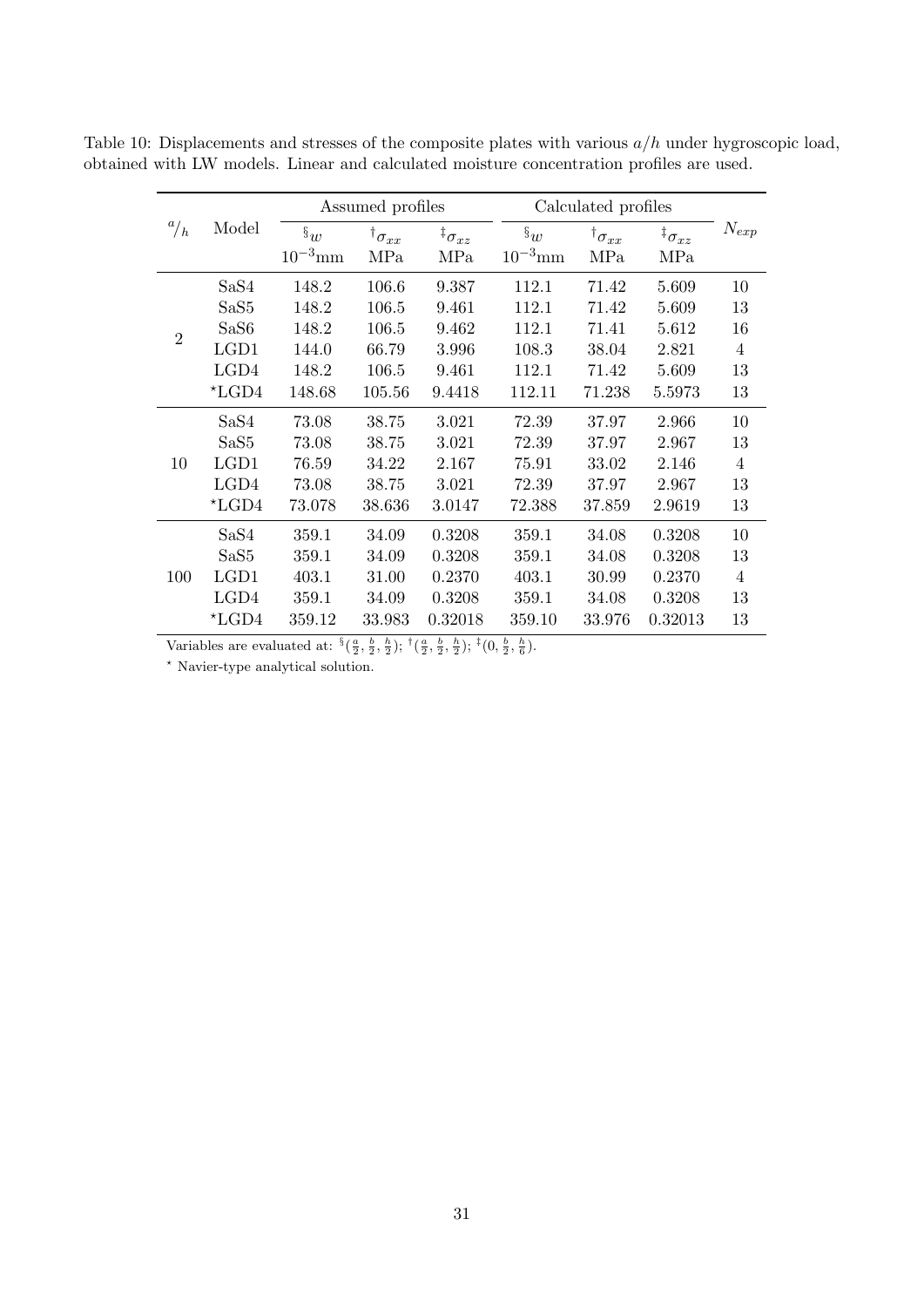| Table 11: Displacement and stress evaluation for the composite plates with various $a/h$ subjected to  |  |
|--------------------------------------------------------------------------------------------------------|--|
| hygroscopic load, obtained with ESL models $ETnZ$ and $ET1SnCnZ$ . Calculated linear moisture profiles |  |
| are used.                                                                                              |  |

| a/h            | Model                     | $\S_w$<br>$10^{-3}$ mm | $\dagger \sigma_{xx}$<br>MPa | ${}^\ddagger \sigma_{xz}$<br>MPa | $N_{exp}$      |
|----------------|---------------------------|------------------------|------------------------------|----------------------------------|----------------|
|                | $FSDT_c$                  | 23.36                  | 1.623                        | 1.381                            | $2*$           |
|                | $ET3Z_c$                  | 112.9                  | 62.44                        | 1.611                            | $\overline{5}$ |
|                | $ET7Z_c$                  | 112.4                  | 72.04                        | 3.135                            | 9              |
| $\overline{2}$ | $ET11Z_c$                 | 112.3                  | 71.67                        | 3.767                            | 13             |
|                | $ET13Z_c$                 | 112.2                  | 71.67                        | 3.708                            | 15             |
|                | $ET1S3C3Z_c$              | 112.4                  | 71.64                        | 3.257                            | 9              |
|                | $ET1S5C5Z_c$              | 112.2                  | 71.61                        | 3.737                            | 13             |
|                | $\star$ LGD4 <sub>c</sub> | 112.10734              | 71.238                       | 5.5973                           | 13             |
|                | $FSDT_c$                  | 70.44                  | 44.93                        | 0.7585                           | $2*$           |
|                | $ET5Z_c$                  | 72.38                  | 37.93                        | 1.790                            | $\overline{7}$ |
|                | $ET9Z_c$                  | 72.39                  | 38.01                        | 2.198                            | 11             |
| 10             | $ET11Z_c$                 | 72.39                  | 38.00                        | 2.272                            | 13             |
|                | $ET1S3C3Z_c$              | 72.39                  | 37.89                        | 2.085                            | 9              |
|                | $ET1S5C5Z_c$              | 72.39                  | 37.99                        | 2.263                            | 13             |
|                | $\star$ LGD4 <sub>c</sub> | 72.388142              | 37.859                       | 2.9619                           | 13             |
|                | $FSDT_c$                  | 643.4                  | 49.08                        | 0.08121                          | $2^*$          |
|                | $ET5Z_c$                  | 359.1                  | 34.08                        | 0.1976                           | $\overline{7}$ |
|                | $ET9Z_c$                  | 359.1                  | 34.08                        | 0.2409                           | 11             |
| 500            | $ET11Z_c$                 | 359.1                  | 34.08                        | 0.2487                           | 13             |
|                | $ET1S3C3Z_c$              | 359.1                  | 33.96                        | 0.2290                           | 9              |
|                | $ET1S5C5Z_c$              | 359.1                  | 34.08                        | 0.2478                           | 13             |
|                | $\star$ LGD4 <sub>c</sub> | 359.099                | 33.976                       | 0.32013                          | 13             |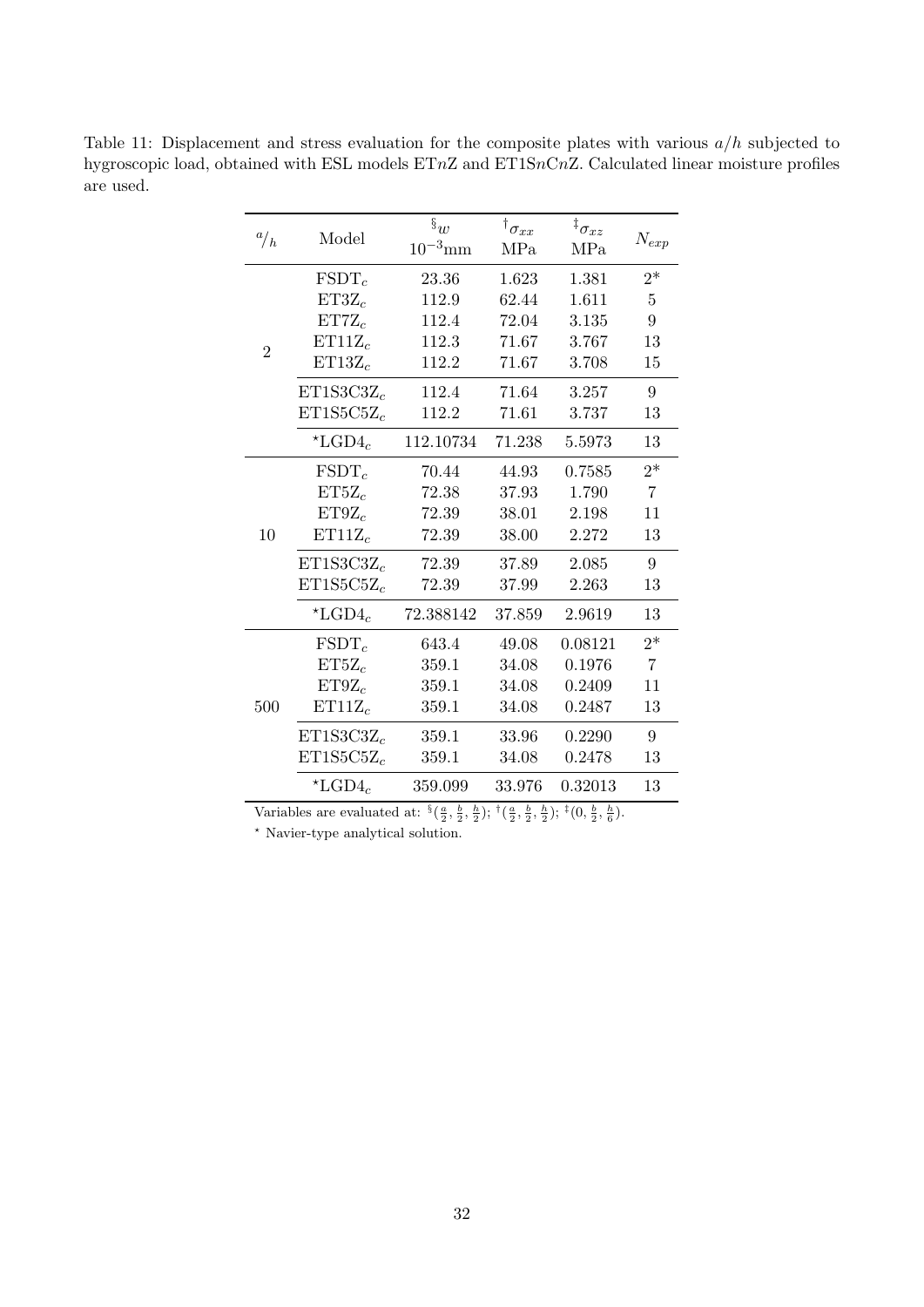

Figure 1: Multilayered plate: geometry and reference system.



Figure 2: Temperature profiles  $\bar{\theta}_A$  for composite plates of various thickness ratios  $(a/h)$ , subjected to thermal load.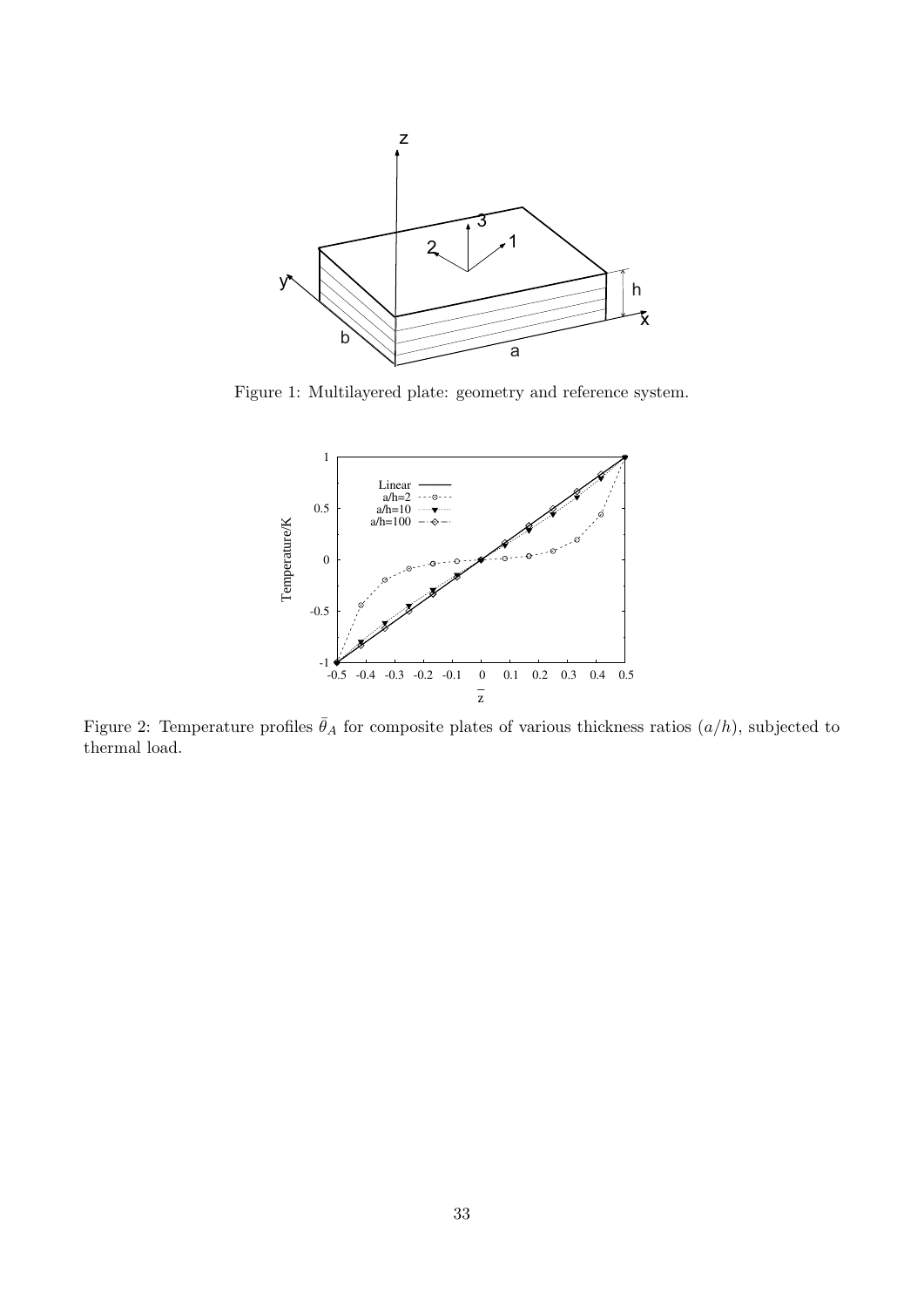

Figure 3: Transverse displacement  $w$  and stress evaluation through the thickness of the composite plates with various  $a/h$  ratios subjected to thermal load, SaS5 solutions with both linear and calculated profiles.



Figure 4: Transverse shear stress  $\bar{\sigma}_{xz}$  through the thickness of the composite plates with various  $a/h$  ratios subjected to thermal load, obtained by ESL models adopting various thickness functions, calculated temperature profiles are used.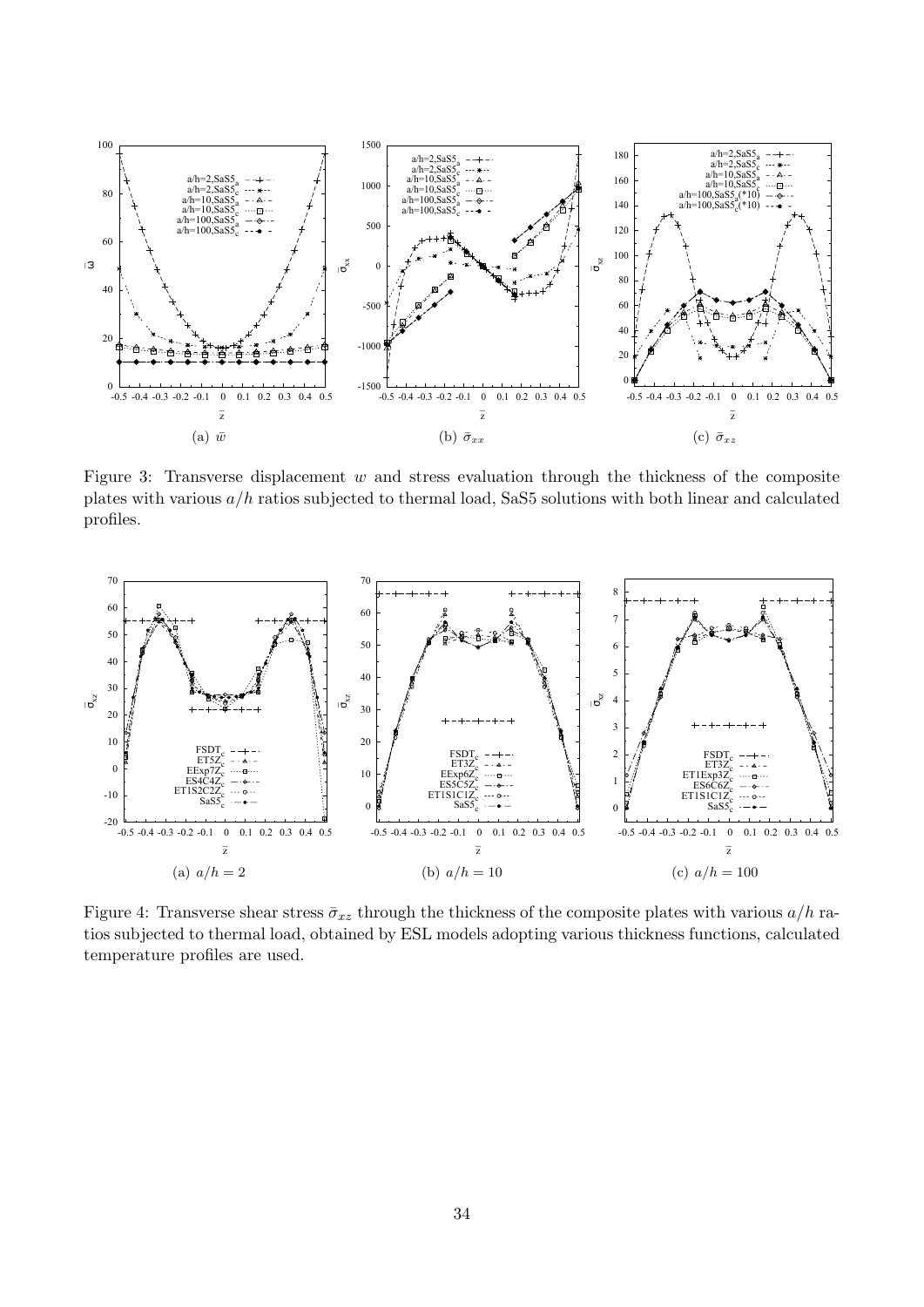

Figure 5: Moisture concentration profiles of composite plates with various  $(a/h)$  ratios.



Figure 7: Transverse shear stress  $\sigma_{xz}$  through the thickness of the composite plates with various  $a/h$ under hygroscopic load, obtained by adopting various thickness functions, both linear and calculated temperature profiles are used.